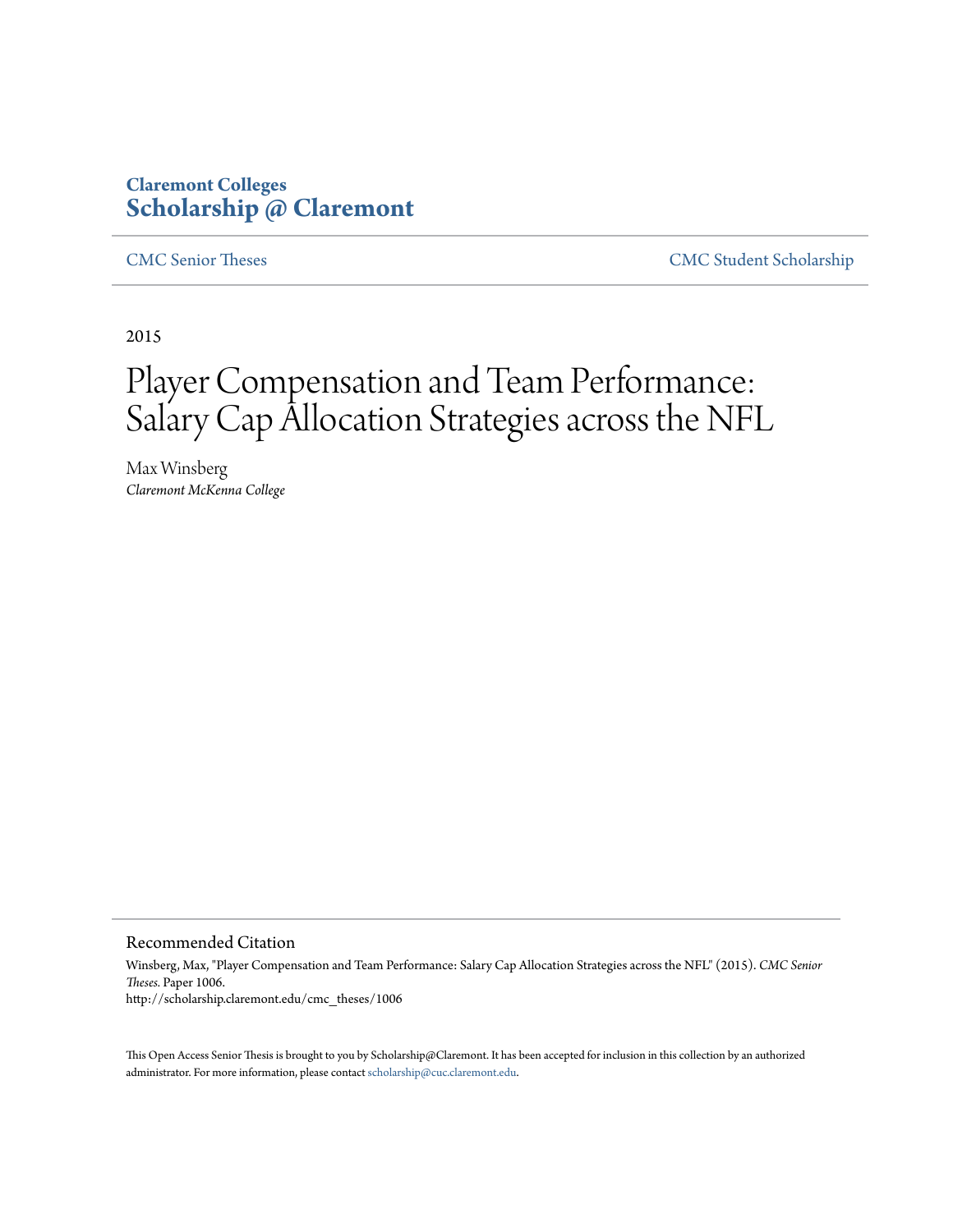# **CLAREMONT MCKENNA COLLEGE**

**Player Compensation and Team Performance: Salary Cap Allocation Strategies across the NFL**

SUBMITTED TO

PROFESSOR JOSHUA ROSETT

AND

DEAN NICHOLAS WARNER

BY

MAX WINSBERG

FOR

SENIOR THESIS

FALL 2014

DECEMBER 1, 2014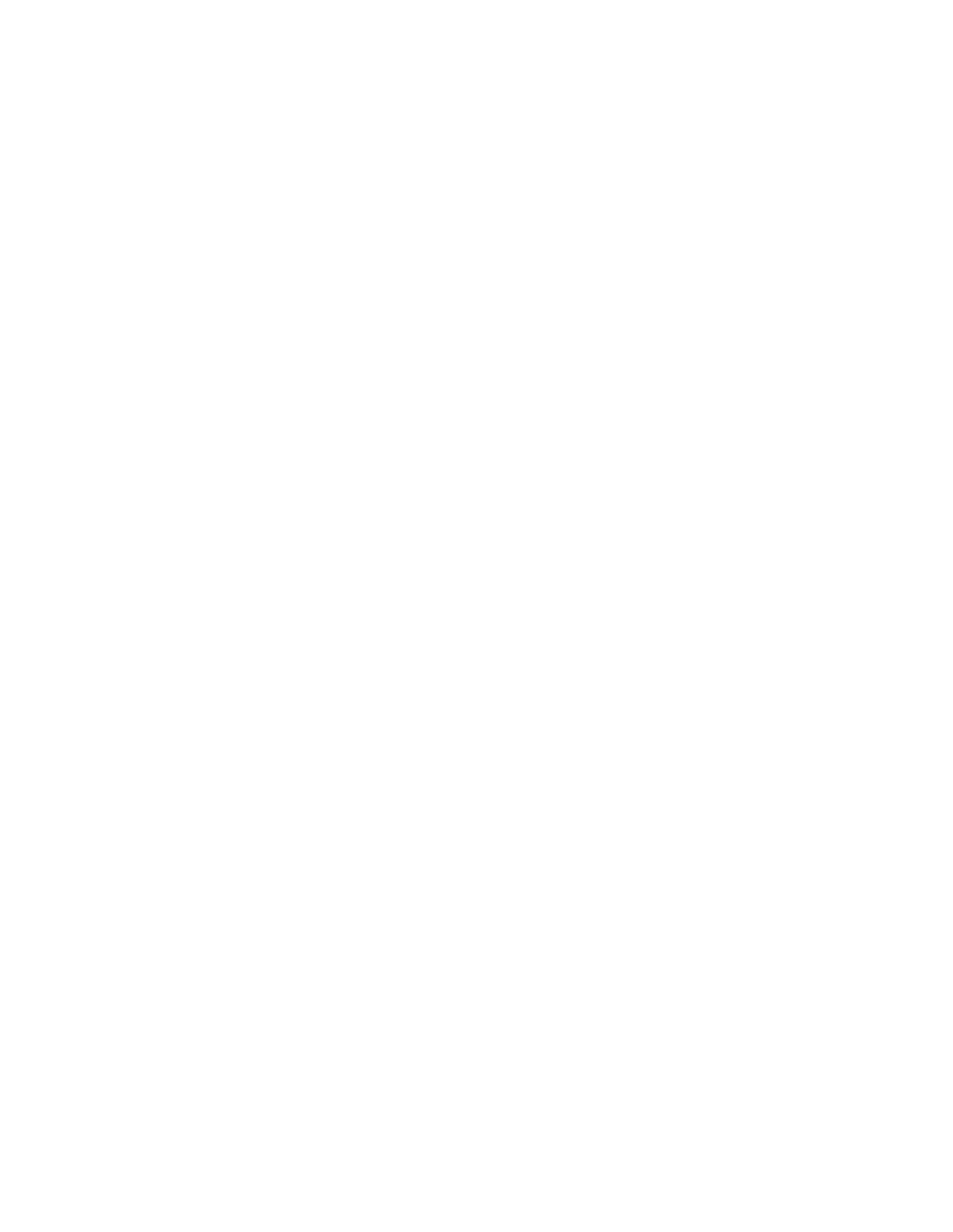# **Table of Contents**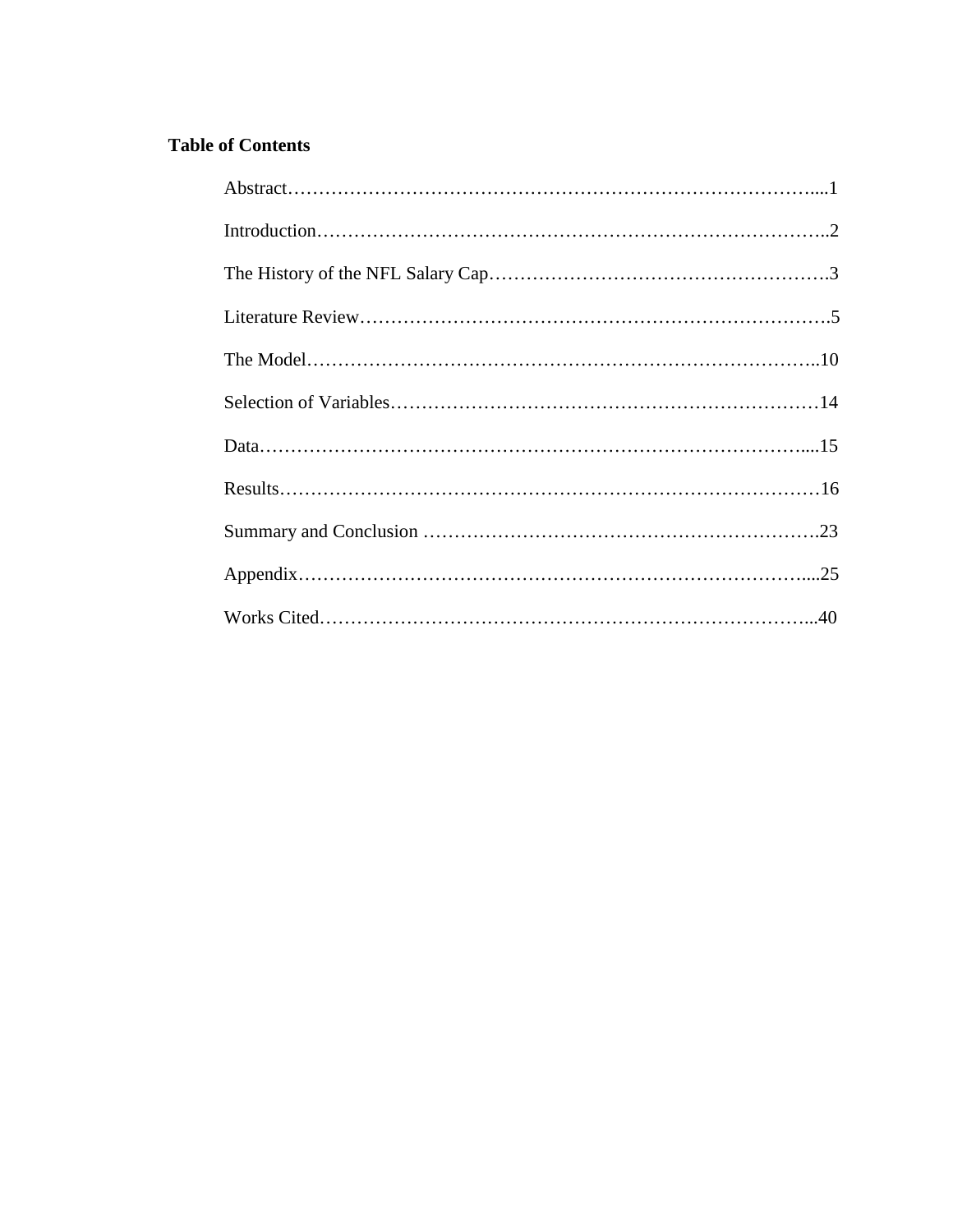#### Abstract

The National Football League's salary cap constrains the available resources each franchise is allotted to spend on player personnel. I examine the effects of executive management's compensation allocation strategies on team performance from 2006 to 2013. The findings suggest that spending more than the league-average on offensive lineman hurts overall team performance. Spending above the league average on both the offensive line and quarterback positions negatively affects offensive performance as well. This supports previous research stating that taking a superstar-approach to cap distribution negatively affects team performance. Furthermore, I find evidence of increased compensation inequality among players under the Collective Bargaining Agreement of 2011 compared to that of 1993.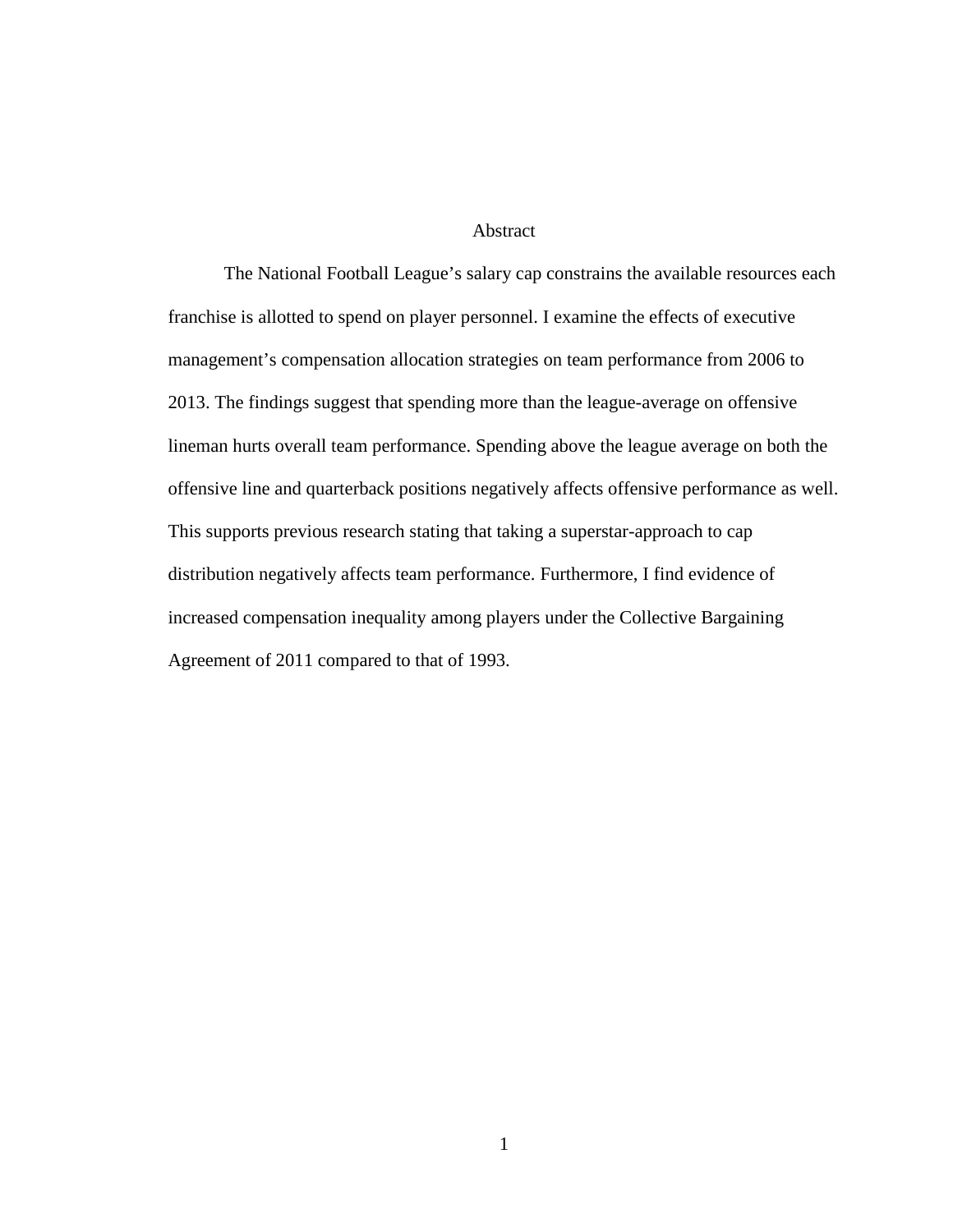## **I. Introduction**

In 1993, the National Football League ("NFL") and its players' association agreed on a collective bargaining agreement ("CBA") that created a salary cap, or limit, on the amount of money each franchise is allowed to spend on its players in a particular season. In exchange for team salary caps, the players received the right to gain free agency for the first time. Free agency allows players to switch teams upon the expiration of their contract with their current team. The creation of free agency created a new dynamic in the sport as it opened the door for franchises to sign players who were previously unavailable to them.

The combination of both free agency and the NFL salary cap created the need for franchises to allocate their available resources as efficiently as possible. Teams needed to find an optimal relationship between player compensation and team performance. This relationship between compensation and performance is common throughout economics and finance research. The study of allocating available resources to maximize performance has been studied at length and is discussed in the literature review in the ensuing section. The purpose of this study is to determine the potential effect of player compensation allocation on team performance. The measure of team performance that I use primarily consists of each team's number of regular season wins over the duration of the study (2006-2013).

The paper proceeds in the following order. To conclude Section I, I provide a brief history on the NFL salary cap and a literature review of previous studies on related topics. In Section II, a model is supplied to examine the relationship between player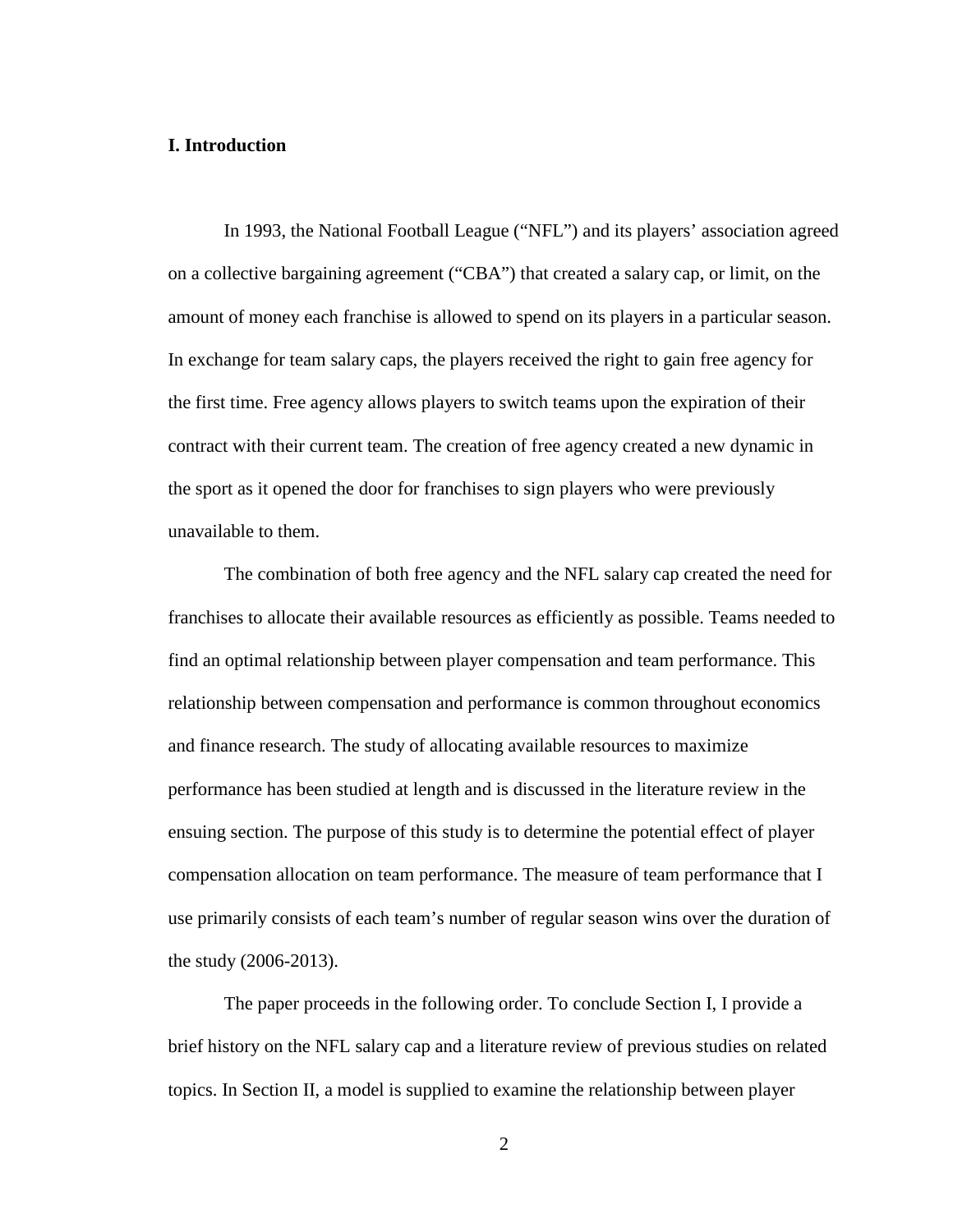compensation and team performance, while Section III, outlines the data and variables used in the study. I report the results of the study in Section IV and offer possible explanations for the results produced. Finally, a summary and conclusion are provided in Section V. This section includes a discussion on further work needed to advance this preliminary study.

#### *History of the NFL Salary Cap*

The NFL instituted a hard salary cap for the 1994 season in accordance with the 1993 CBA between the NFL and the National Football League Players' Association (NFLPA). The introduction of the salary cap was designed to create greater parity among NFL teams and is often credited for the league's enormous popularity. Under the 1993 CBA, the NFL set the salary cap for each new league year based on a percentage of their Defined Gross Revenues. In 2006, the formulation was changed to include a percentage of the NFL's total salary, which added other revenue streams such as local advertising.

The hard salary cap forbids teams from exceeding the league's salary cap ceiling for that specific year.<sup>[1](#page-44-0)</sup> A team's salary cap is the sum of each player's "cap value" on their 53-man roster. Player contracts consist of a base salary and various bonuses which can be earned over the life of the contract. A player's base salary is not guaranteed, meaning they can be released at any time during the contract and the team no longer has the obligation to pay them their base salary. Bonuses, on the other hand, are paid as lump sums at the date in which they are earned and generally cannot be recovered. The different type of bonuses include signing bonuses (paid at beginning of contract), training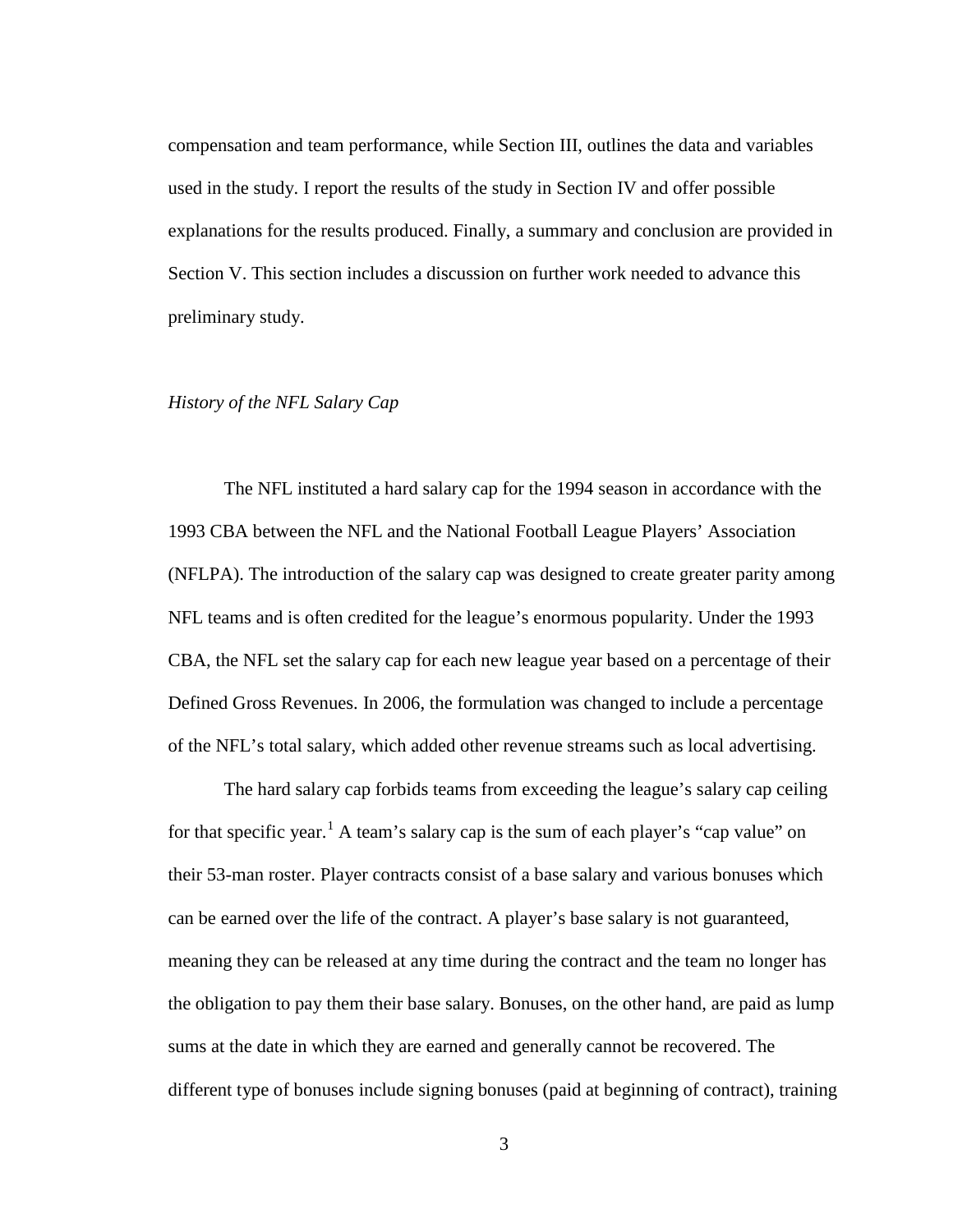camp bonuses (paid at beginning of training camp), roster bonuses (paid upon making the 53-man roster), and an assortment of incentive bonuses. These incentive bonuses are distinguished between "likely to be earned" bonuses (LBTEs) and "not likely to be earned" bonuses (NLBTEs). A player's cap value is calculated as:

Cap Value  $=$  Base salary  $+$  (total contract signing bonus/number of seasons of contract duration) + training camp bonus + roster bonus + LTBEs  $(1)$ 

As mentioned previously, the sum of each players cap value on the 53-man roster cannot exceed the league's salary cap. Table 2 shows the league wide salary cap for the years 2006-2013, the focus of this research. In 2008, the NFL owners opted out of the 1993 CBA which led to an uncapped year in 2010. The NFL cautioned the 32 teams not to take advantage of the uncapped year by front-loading contracts in order to have a reduced cap hit in future capped seasons. Most teams listened and treated the 2010 season as if there was a cap in place even though nothing was ever put into writing. However, the Dallas Cowboys and Washington Redskins did not adhere to the advice and severely front-loaded their contracts during this 2010 season. The NFL retaliated by stripping the Cowboys of \$10 million of cap space and the Redskins of \$36 million of cap space over the 2011 and 2012 seasons. Although neither team technically violated the salary cap, the penalty remained after appeals from both the franchises. I will include the 2010 season in my regressions for this study due to 30 of the 32 teams treating the season as if there was a salary cap in place. However, an altercation may be needed to normalize the effects of the Cowboys and Redskins generous spending.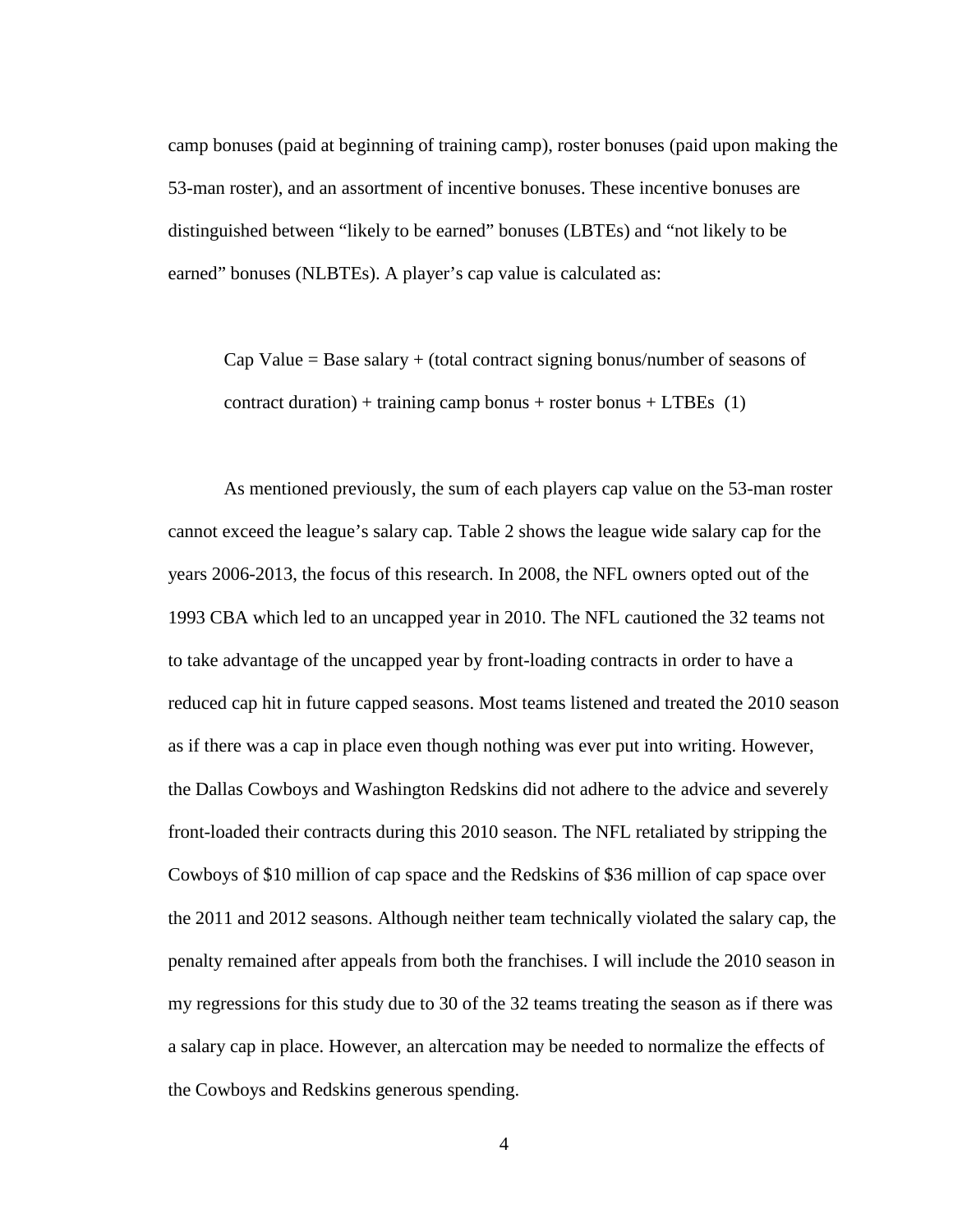The NFL and NFLPA agreed to a new CBA in 2011 which reinstated the salary cap starting in the 2011 season. The 2011 CBA created a \$120 million salary cap for the 2011 season and introduced a salary floor that would not be enforced until the 2013 season. The cap floor required each team to spend at least 88.8% of the salary cap in 2013 and 90% thereafter. The salary floor is intended to deter teams from significantly reducing player contracts in an effort to minimize costs. The cap floor is based on total cash spent over two separate four year periods allowing teams to spend less than the floor in certain seasons without violating the CBA.

## *Literature Review*

In 1994, the NFL instituted a salary cap that limits the amount of money a given team can spend on its roster. The introduction of this hard salary cap resulted from the new collective bargaining agreement in an effort to create parity across the different franchises. Larsen, Fenn, and Spenner (2006) confirm the implementation of the salary cap in the NFL did increase competitive balance by spreading the wealth of talent around the league. They found that teams' cap spending from 2000-2002 was negatively correlated with their spending from 2004-2005. This implies that the salary cap is effective in reducing teams from constantly spending more than other teams year after year. With a salary cap and increased parity in the NFL, it is important for teams to strategically allocate resources across players and positions to maximize wins and increase return to owners.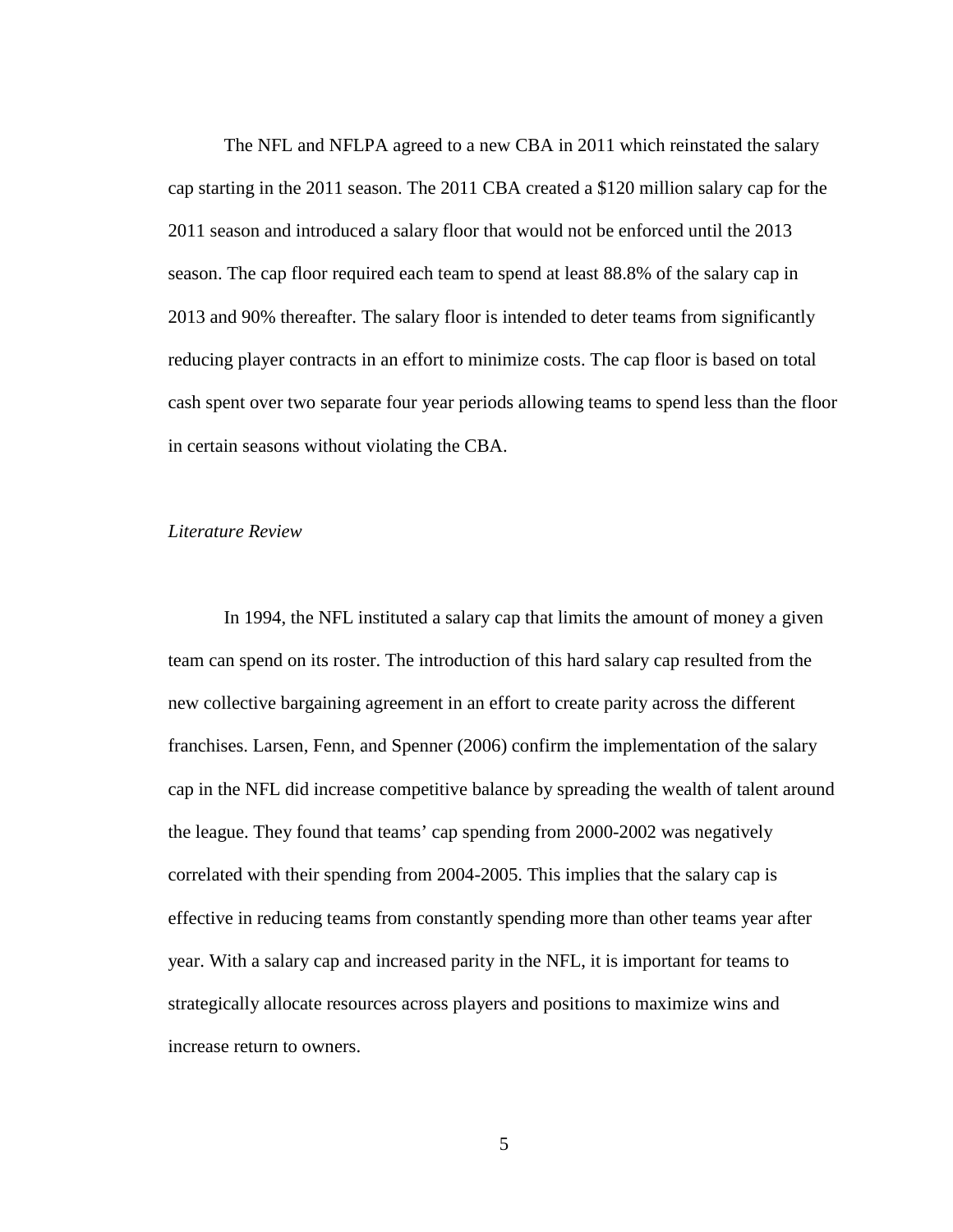Kowalewski and Leeds (1999) focus on the distribution and structure of salaries in the NFL from 1992-1994, before and after the implementation of the salary cap. By using Gini coefficients, Kowalewski and Leeds conclude that the salary cap created a less equal distribution of salaries in the NFL. The Gini coefficient, which measures statistical dispersion of income distribution, rose from 0.393 in 1992 to 0.479 in 1993. The rise in the Gini coefficient shows a significant increase in the inequality of contracts in the NFL. Furthermore, Kowalewski and Leeds found that "superstars" received higher pay after the salary cap in 1994 in relation to the pre- salary cap era in 1992. The increase in salary for superstars seemed to come at expense of the marginal players in the NFL. Players in the  $60<sup>th</sup>$  percentile in salary distribution earned less money under the new salary cap rules, whereas the players at around the  $65<sup>th</sup>$  percentile earned higher salaries post salary cap. The increase in salary inequality started to push the "NFL toward a two-class system with a small group of very wealthy players and a much larger group of (relatively) poor players" (p.219). The effect of the inequality of pay between the superstars and everyone else is discussed below on when analyzing team success in relation to resource allocation.

In a later study, Kowalewski and Leeds (2001) dive deeper and look at the effect of the salary cap on the compensation of offensive skill players in the NFL. Offensive skill players consist of the players who regularly touch the football such as quarterbacks, running backs, wide receivers, and tight ends. The authors employ a quantile regression for players at the  $25<sup>th</sup>$  $25<sup>th</sup>$  and  $75<sup>th</sup>$  quantiles of income distribution<sup>2</sup>. This regression allows them to compare and contrast players that are highly-paid with players that receive lower levels of income. The results showed that all offensive skill players' mean salaries rose, but only quarterbacks' median salary increased as well. This illustrates that the salaries of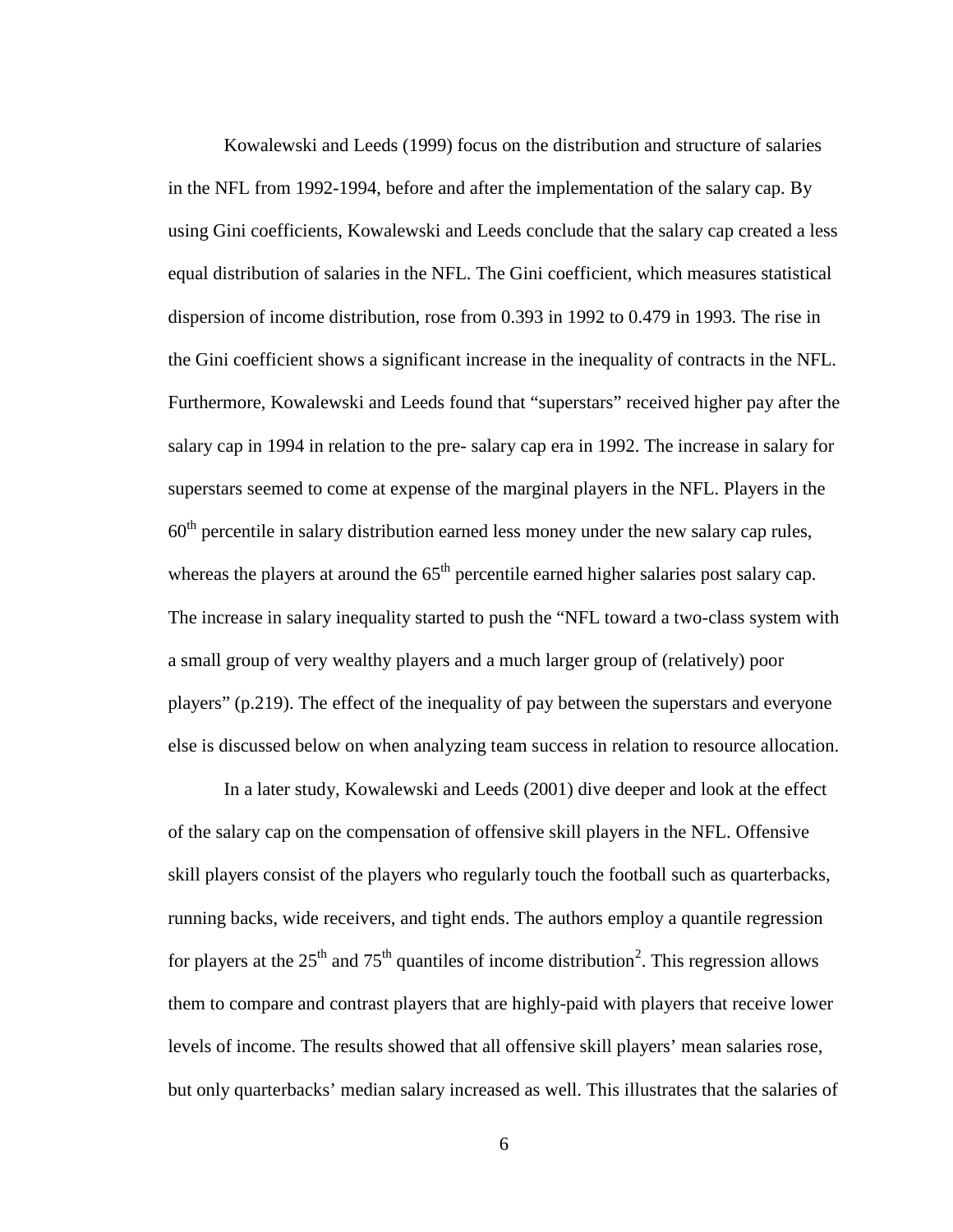running backs, wide receivers, and tight ends became skewed to the right after the introduction of the salary cap. Unlike their previous study, Kowalewski and Leeds indicate that it is easier for players in the .25 quantile to increase their wages, while it was less common for those players that were already compensated well in the .75 quantile. Intuitively, this makes sense as "a player's bargaining power from having a good year is greater when he is relatively underpaid than when he is relatively highly paid" (p.256).

An important factor to consider in the Kowalewski and Leeds findings revolves around non-guaranteed contracts in the NFL. Franchises can release a player who is not performing well and not be stuck with his base salary for future years. Teams frequently sign players to large contracts and release them before the end of the agreement. This can partially account for why it is less common for players who are already highly paid to achieve further economic gain. Thus, guaranteed money, often signing bonuses, are a better indicator of the economic commitment a franchise makes to its players. Signing bonuses are usually collected in the early years of a contract and must be paid even if the player is released. Finally, Kowalewski and Leeds observe compensation post-salary cap is more reliant on performance. This differs with the pre-salary cap era where players were compensated mainly for which position they played.

Rosen (1981) points out in particular labor markets, even small differences in talent can cause enormous differences in income distribution. This seems to be the case with player contracts in the NFL. Rosen labels this the "superstar effect" where "the income distribution is stretched out in its right-hand tail compared to the distribution of talent" (p.846). This "superstar effect" can help explain the two-class system that Kowalewski and Leeds (1999) found in NFL wages.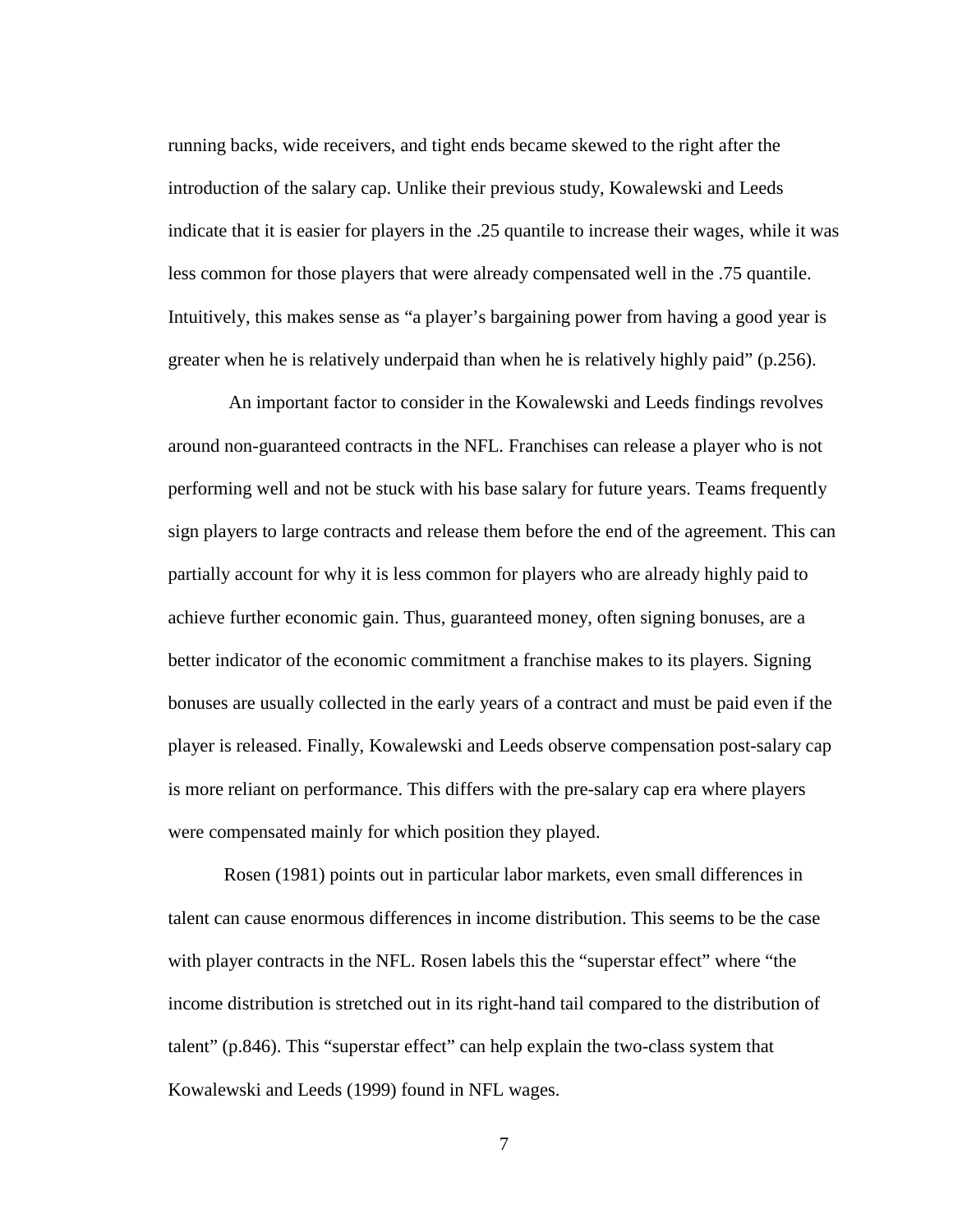Quinn, Geier, and Berkovitz (2007) delve further into the allocation of teams' salary cap by analyzing every NFL franchise's budget from 2000-2005. Their findings are consistent with Rosen's "superstar" income distribution and are supported by a "marginal win utility product" model rather than the standard marginal revenue product model. This seems accurate because there is not a significant drop off in talent when comparing the highest paid players down to the lowest paid players. Thus, the "superstar" income distribution makes sense because small differences in talent results in large pay inequality due to the large impact on wins of even small difference of talent. In addition, the authors investigate salary cap distribution among players and on-field results. They found that teams with a higher than average winning percentage allocated more of their money on players ranked  $15<sup>th</sup>$  through  $30<sup>th</sup>$  in relation to cap spending, and less on players ranked  $35<sup>th</sup>$  to  $53<sup>rd</sup>$ . However, the researches failed to obtain a statistically significant correlation between income distribution and winning percentage. They suggest a relationship may in fact exist between the two variables, but they cannot reach a statistically significant conclusion from their data set.

Borghesi (2008) analyzed the 1994-2004 NFL seasons in an attempt to develop a relationship between wage distribution and team performance. Borghesi cites Lazear's work (1989, 1991) that supports firm efficiency when pay among employees is distributed relatively evenly. With this in mind, Borghesi set out to discover how to best allocate compensation amongst a team's roster. Teams may choose to employ a superstar approach or a more egalitarian method to filling out their roster under the constraints of the salary cap. In his statistical analysis, the author regressed a player's base and bonus pay separately because of the important differences between them. As mentioned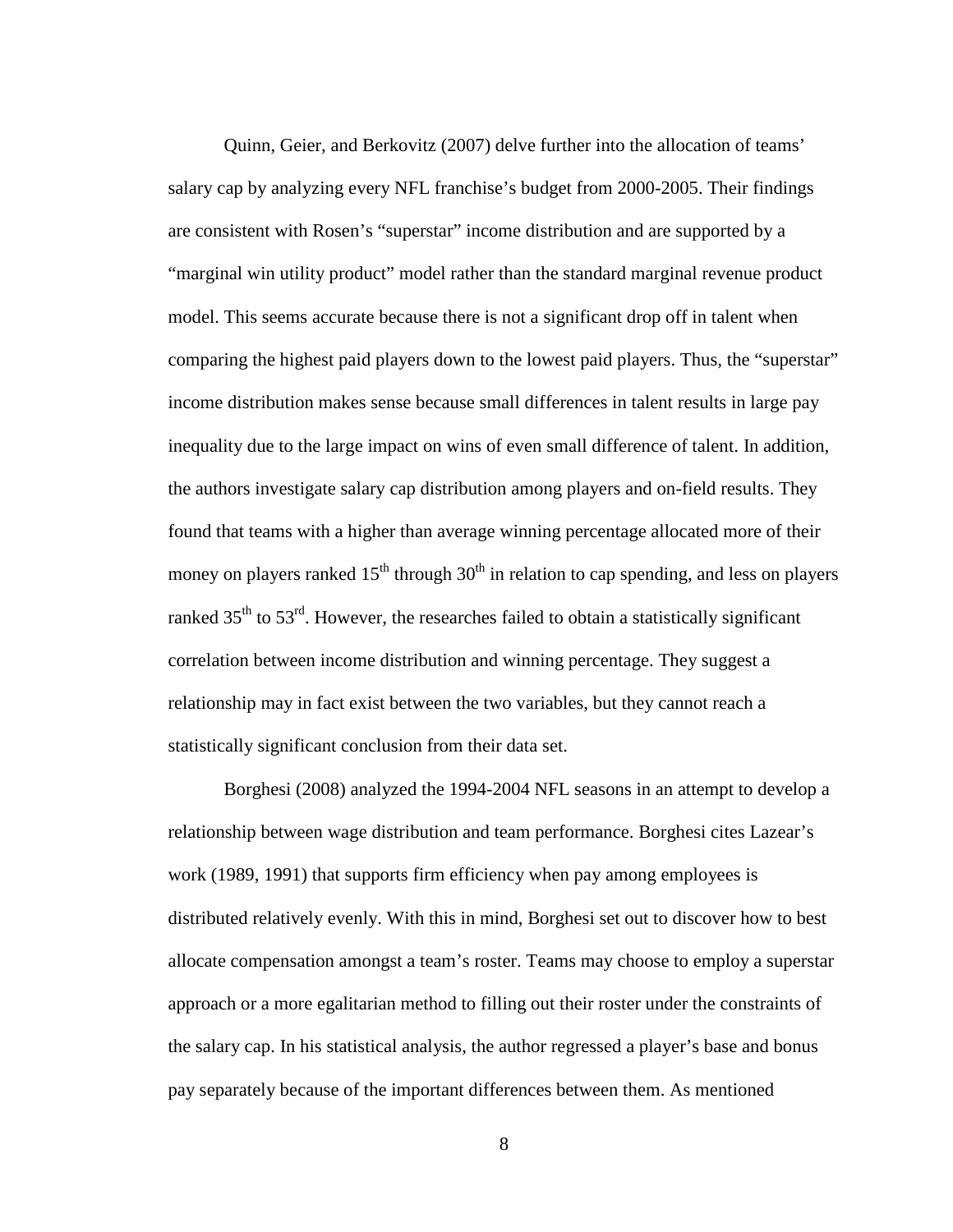previously, signing bonuses are usually collected in the early years of a contract whereas a player's base salary can be voided if the team releases the player. Results from Borghesi's regression revealed teams that spend more than the league average on bonuses to any defensive position are likely to perform better on defense than those teams that do not. Moreover, the findings point to a significant, positive relationship between performance and base pay for running backs and quarterbacks. Performance bonuses are incentive based and are collected when a player reaches a predetermined benchmark, such as 500 rushing yards in a season. In contrast to base salary, "superstar" approaches to the offensive side of the ball concerning bonus pay tended to backfire as those offenses performed fairly poorly. Furthermore, when Borghesi's regression included a team's winloss record he found a significant relationship between overall team performance and positional spending for quarterbacks, tight ends, and the defensive line. The author concludes by stressing "teams that compensate players the most inequitably are those most likely to perform the worst" (p.15) due to a negative estimate for the bonus Gini coefficient. Borghesi suggests this is because of the presence of a highly-paid superstar increases the dissatisfaction of lower-paid teammates to the point of disruption.

The literature to date has emphasized the increase in salary inequality in the NFL since the introduction of the hard salary cap in 1994. It also touches on the relationship between the distribution of wages and a team's on-field performance. The aim of this study is to analyze the relationship between resource allocation distribution and team performance in an attempt to understand the components of an optimal wage distribution strategy. As with any industry, the NFL is constantly evolving and new strategies are likely to have been implemented to help gain a competitive advantage. In particular, I use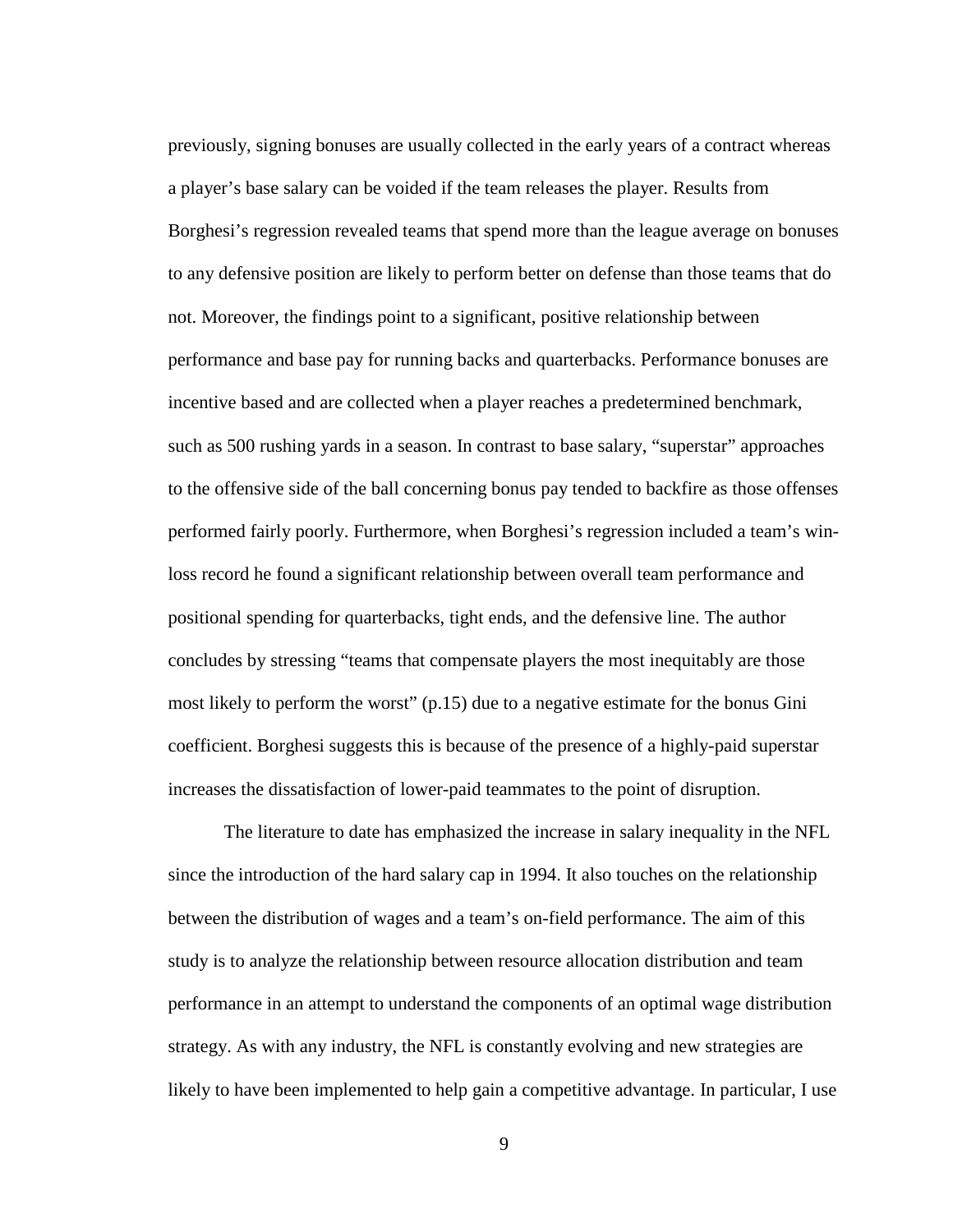Gini coefficients to gain further insight on the strategies NFL general managers are employing to maximize the effectiveness of their limited resources. In the models developed below, I predict teams with an above-average win-loss record spend more money on "critical" positions, such as quarterback and defensive line, than teams with an average or below-average win-loss record. I also expect to see a more inequitable pay structure at these critical positions because of the high perceived value at these positions.

#### **II. The Model**

This study is conducted assuming that owners and general managers are driven to construct the best team they possibly can in relation to team performance. Thus, the objective function of executive management in this study is measured mainly by the number of regular season wins per year and secondarily by unit performance. This study assumes that teams will make resource allocation decisions with the goal of maximizing the number of wins in a season. I assume this because it seems contradictory to believe general managers would focus on anything other than team performance with their jobs on the line. However, perhaps not all owners are as committed to team success as others. Some owners may value maximizing profits more than maximizing wins. This can lead to teams spending a lot of money on a popular player that is more likely to enhance fan attendance and merchandise sales. This rationale behind the allocation of cap space among players would lead to alternative predictions. Therefore, finding results opposite the prediction of this study may be consistent with profit maximization rather than win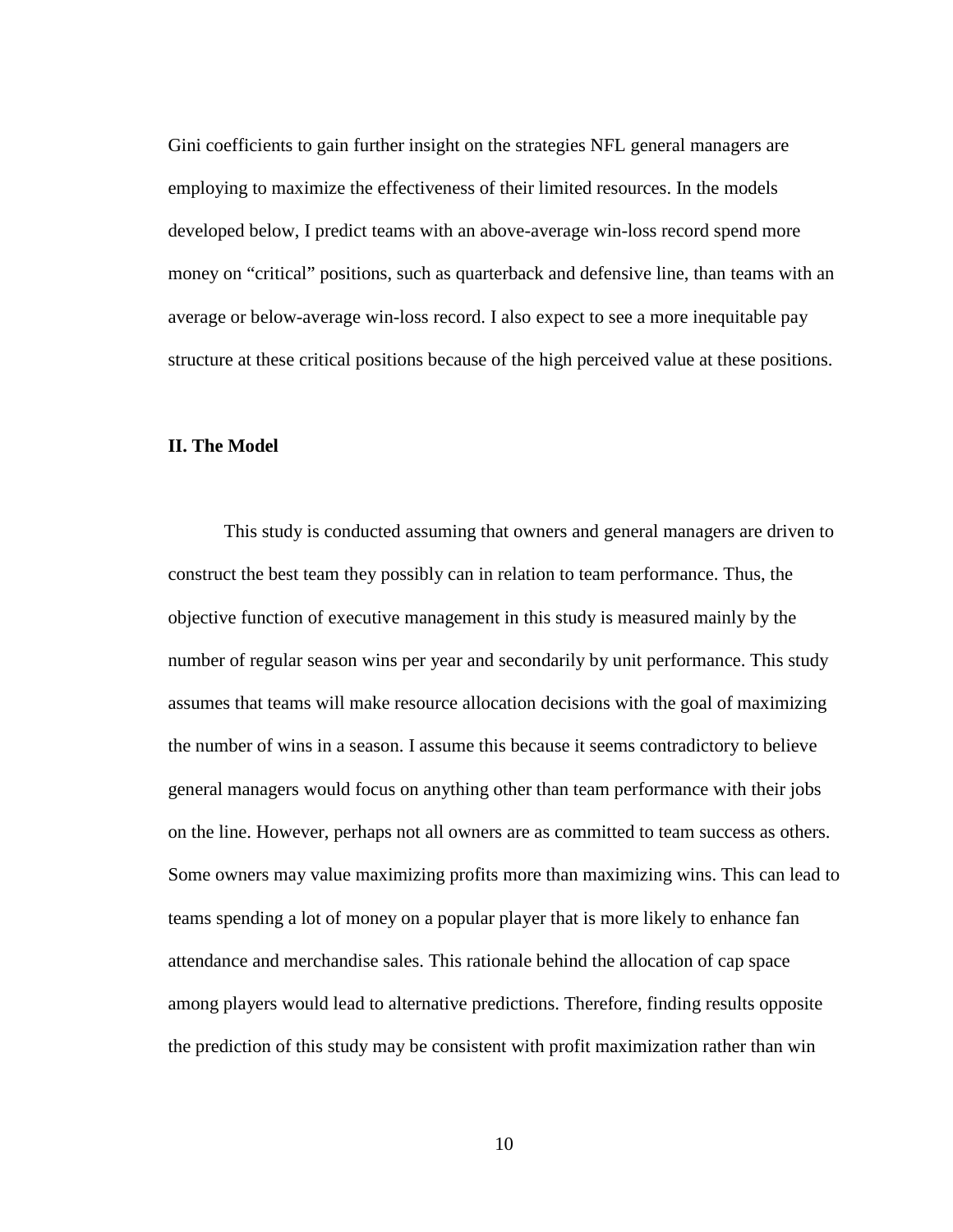maximization. However, I am not able to directly support this alternative conclusion due to lack of information on team profits.

The purpose of this study is to examine the effect of management's compensation allocation decisions on team performance. The goal of NFL general managers, like management of any firm, is to find effective strategies to maximize performance under resource constraints. In the NFL, general managers must find a way to best utilize its team's cap space under the constraints of the collective bargaining agreement. Some franchises may employ a strategy of superstar pay where they pay premium prices on top athletes and fill in the rest of the roster with relatively lower-paid players. Other teams may choose to spread out their cap space and utilize a more egalitarian approach in player compensation. This would allow a franchise to sign and retain more middle-tier talent than teams that exhaust a majority of their cap space on a small number of players.

Strategies for compensation structures may have changed over the duration of this study due to the different cap constraints and CBA's in place at the time. Teams could have adjusted their allocation strategies with each of the three different set of rules (1993 CBA, 2010 uncapped year, and 2011 CBA). For example, teams could have used the lack of salary floor in 2011 and 2012 to go well below the salary cap in order to carry over unused cap space in future years. This will be monitored with the comparison of Gini coefficients for total team spending and positional spending throughout the league during the researched period.

Gini coefficients are used to measure income inequality and statistical dispersion among individuals in a group setting. This study uses Gini coefficients to compare team and positional compensation variances relative to the NFL average. A coefficient of 0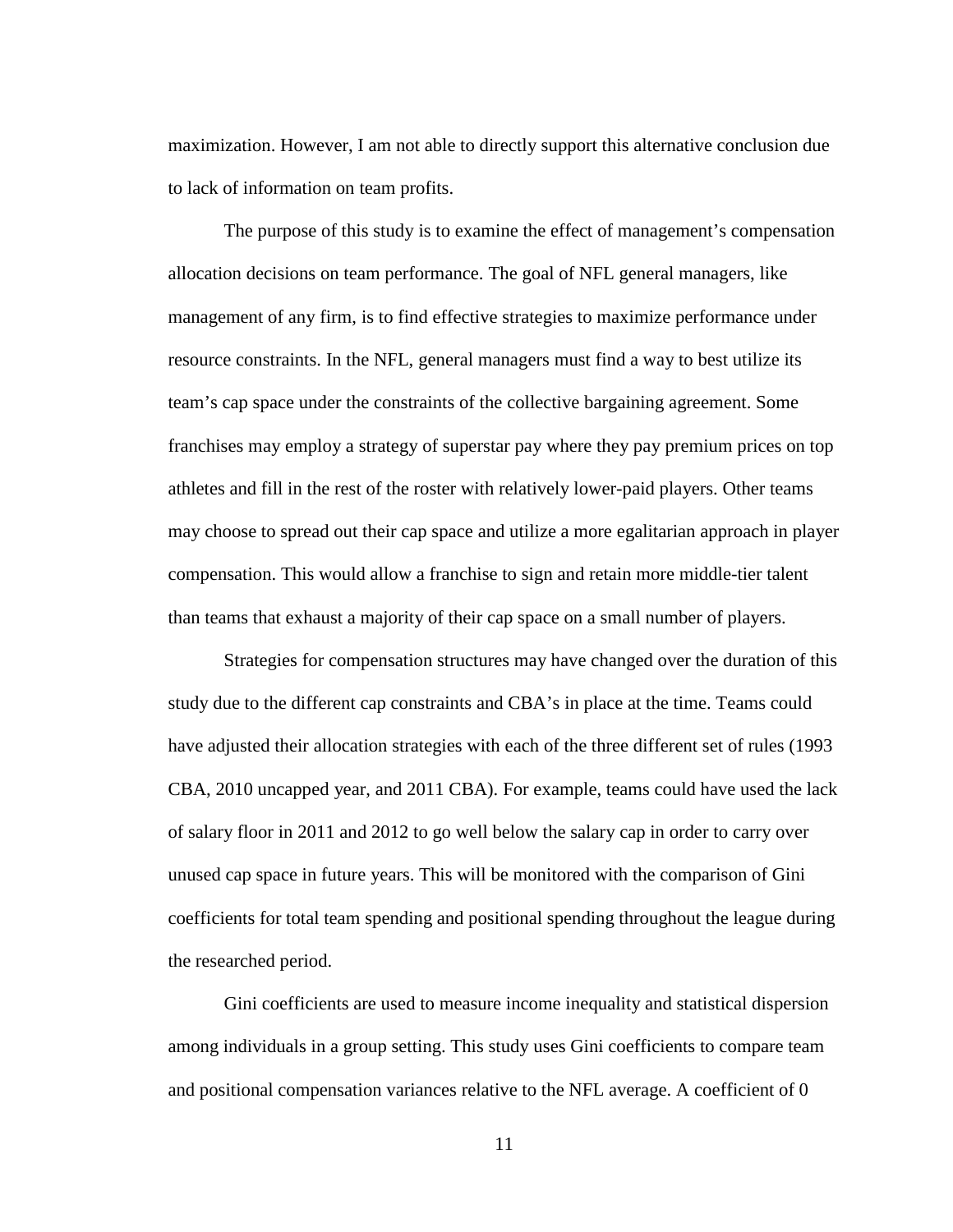represents perfect competition and a coefficient of 1 represents utmost inequality among values.<sup>[3](#page-44-2)</sup> Thus, a low Gini signifies an egalitarian pay approach with a high Gini representing more of a superstar approach.

Other variables used in this study comprise positional, unit, and team compensation numbers and ratios. These variables include the percentage of the NFL salary cap a team spends, the percentage of cap a franchise spends on its quarterback compared to the rest of the offense, and the percentage of compensation given to the defensive line in comparison with the rest of the team. The reasoning behind picking these variables is discussed in the next section. These variables allow me to explore any relationship between these independent variables and the dependent variables being examined such as a franchise's total number of wins per season. These variables describing the construction of each franchise will hopefully give us more insight on the roster construction of a football team and its relation to team performance. Different general managers value each position differently and thus spend more resources on certain positions than others. The purpose is to determine which pay strategies produce the best outcomes.

The OLS regression model that I use to quantify the relationship between team performance and player compensation is defined as:

 $P_{it} = \beta_0 + \beta_1 POS_{it} + \beta_2UNIT_{it} + \beta_3CAP_{it} + \beta_4GM_{it} + \beta_5OWN_{it} + \mu_{it}, (2)$ 

where  $P_{it}$  is team i's performance (either number of wins in the regular season, offensive points scored per game ranking, or defensive points allowed per game ranking) in season t.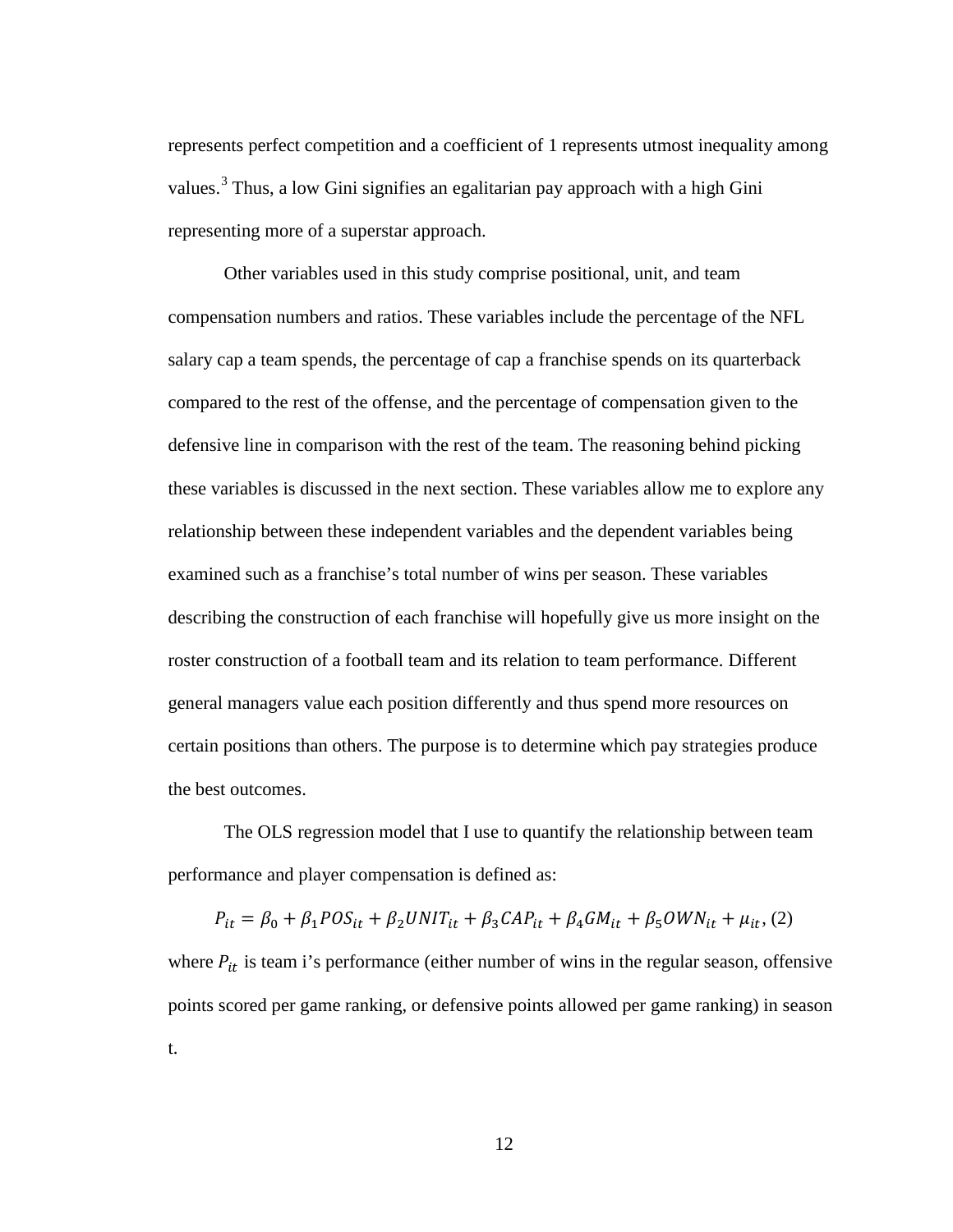When  $P_{it}$  is measuring the number of team wins a season,  $POS_{it}$  is a vector that includes the positional compensation terms  $QB_{it}$ ,  $DL_{it}$ , and  $OL_{it}$ .  $QB_{it}$ ,  $DL_{it}$ ,  $OL_{it}$ contain the compensation figures for the quarterback, defensive line, and offensive line positions respectively for team i in year t. The independent variable  $UNIT_{it}$  is a vector that includes the unit compensation terms  $OFF_{it}$  and  $DEF_{it}$ .  $OFF_{it}$  and  $DEF_{it}$  are comprised of the total amount of cap spent on offensive and defensive players respectively for team i in year t.

When  $P_{it}$  is measuring offensive unit performance,  $POS_{it}$  is a vector that includes the positional compensation terms  $QB_{it}$  and  $OL_{it}$ . The independent variable  $UNIT_{it}$  is a vector that includes the unit compensation term  $OFF_{it}$ .

When  $P_{it}$  is measuring defensive unit performance,  $POS_{it}$  is a vector that includes the positional compensation term  $DL_{it}$ . The independent variable  $UNIT_{it}$  is a vector that includes the unit compensation term  $DEF_{it}$ .

For all measures of performance,  $CAP_{it}$  includes the total amount of cap spent by each team i in year t.  $GM_{it}$  contains any general manager retention for team i in year t.  $OWN_{it}$  is comprised of ownership retention for team i in year t.

Among all of the independent variables, I predict that an increase in compensation for quarterbacks and defensive linemen will be positively correlated with increased team performance. These two positions are often of high value to franchise management and because of this I expect them to have a significant effect on team success.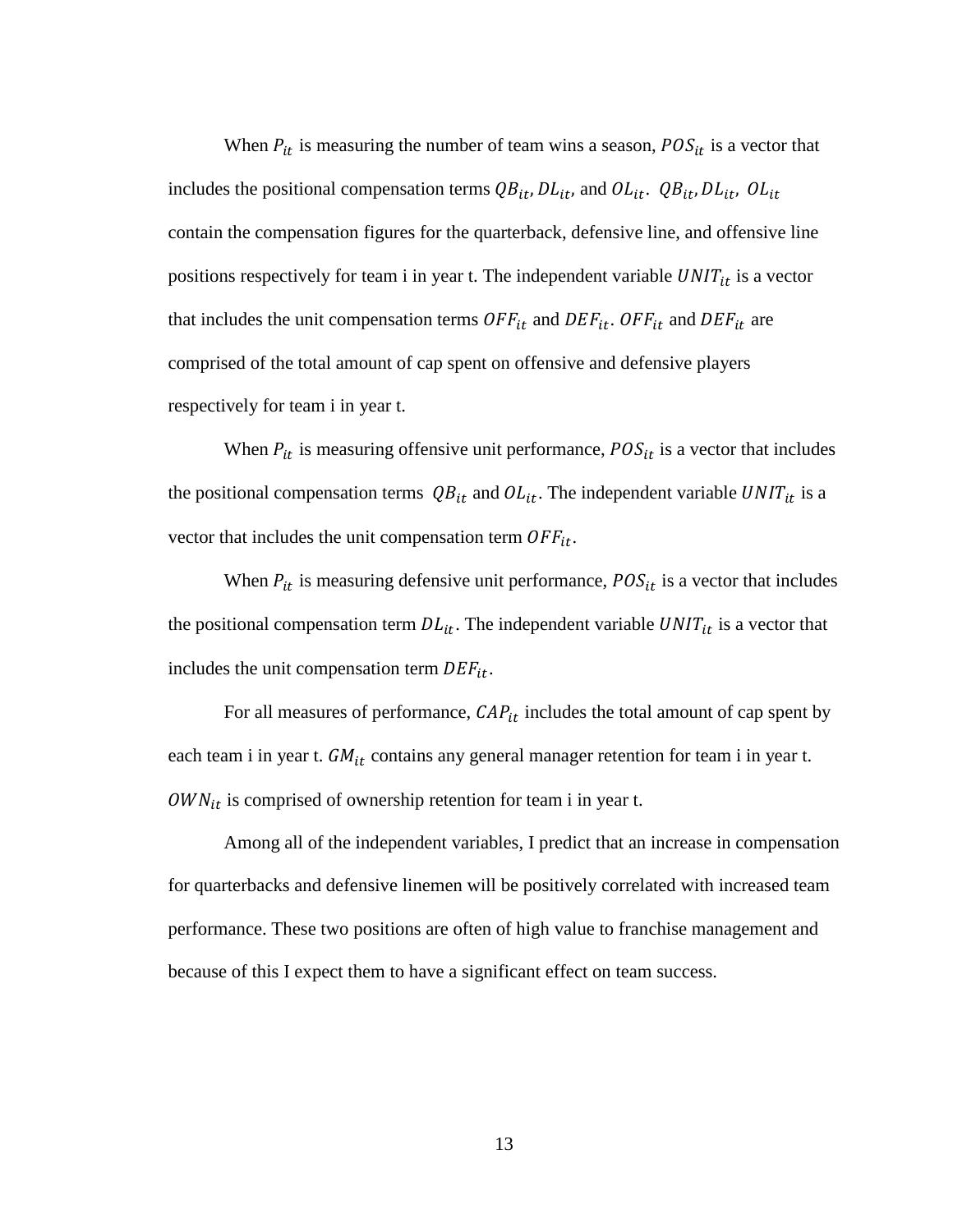#### *Selection of Variables*

Teams must determine which positions they think are most important for maximizing wins and how to correctly allocate their cap space amongst the different positions. This study will focus mainly on the compensation and performance of three positions generally thought to be of significant importance to a team's success. These positions include quarterback, offensive line, and defensive line.

These three positions were selected over others for a variety of reasons. First, Borghesi (2008) found a significant relationship team between performance and the compensation of quarterbacks and members of the defensive line. Specifically, there was a link between the number of wins a team accrued during the season and the amount of compensation allocated to these positions. Next, there has been a recent trend to select these positions at a higher frequency in the early stages of the first round of the NFL's first-year player draft.<sup>[4](#page-44-3)</sup> First round draft picks are considered to be one of a team's most valuable resources because of the ability to select and retain an elite player to build a team around. Therefore, general managers use first round draft picks on positions they think are most important to the success of their team. Examining the frequency of players selected at a specific position is thus a good approach of observing the value management places on certain positions compared to others. In the 2013 NFL Draft, the selection of players playing either offensive or defensive line was staggering. The top-six picks of the draft consisted of three offensive lineman and three defensive linemen. In addition, the top-14 picks of the draft included five offensive linemen and six defensive linemen. The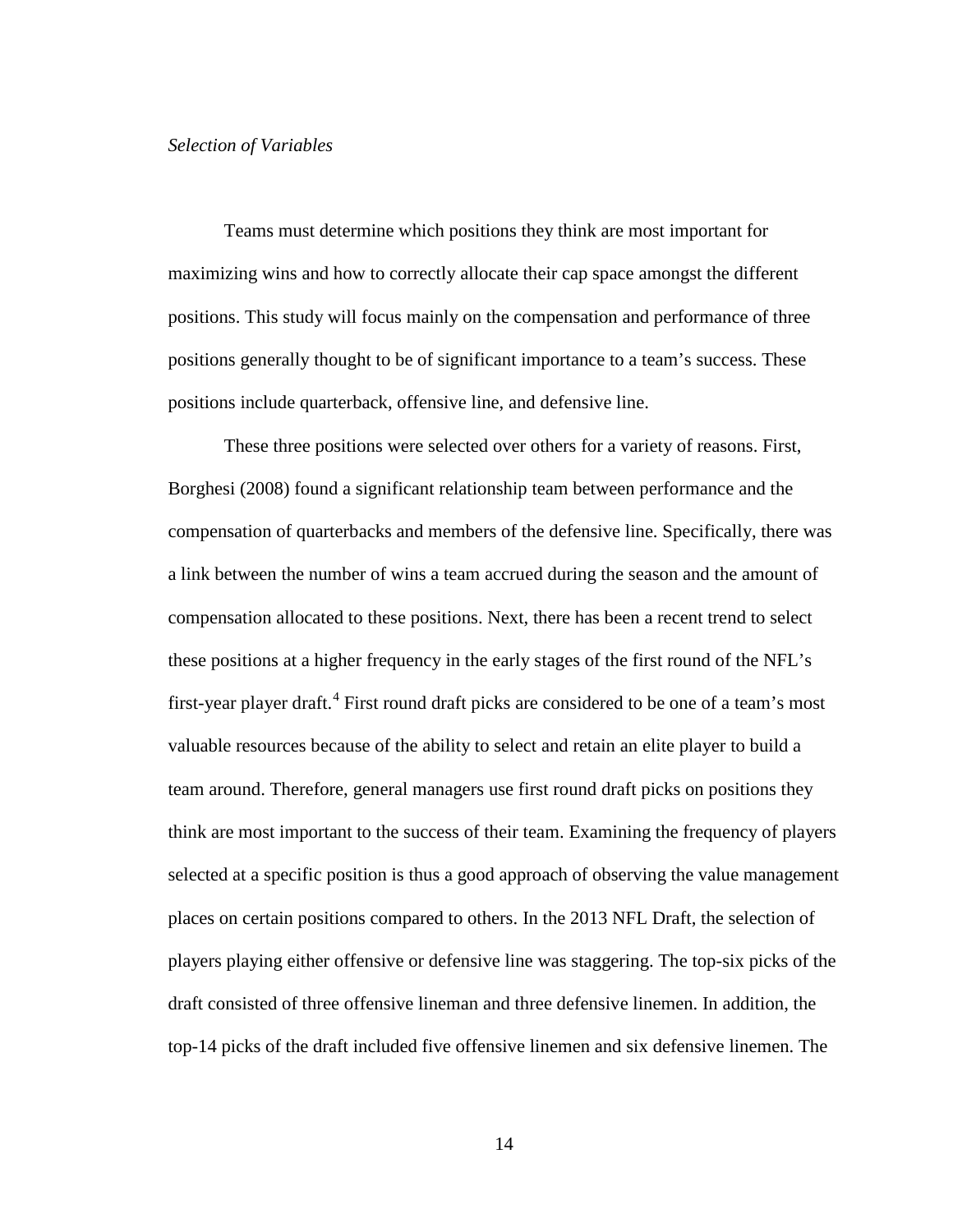recent trend of valuing these positions above others factored significantly in including offensive and defensive linemen in this study.

Finally, these positions account for 18 of the top 25 highest-paid players in the NFL.<sup>[5](#page-44-4)</sup> Quarterbacks rank first with nine of the highest-paid players, defensive line ranks second with five players in the top-25, and offensive line is tied for third with four players. The large amounts of money teams are willing to spend on these positions illustrate just how much they value these positions.

Additionally, I will control for managerial stability, such as ownership and general manager retention. New personnel in key executive positions are likely to have an effect on compensation strategy.

## **III. Data**

 I have compiled a data set of 256 team-year observations for the 2006-2013 NFL seasons. The data set includes positional compensation data, productivity statistics, and executive management retention for each of the eight seasons studied. The compensation data consists of the "cap hit" for each team's position groups and offensive and defensive units. Productivity statistics consist of a team's regular season win-loss record and their points per game (PPG) ranking for both points allowed and points scored. Executive management trends contain both general manager and ownership stability. Player compensation data were obtained from *USA Today*, *NFL Players' Association* (NFLPA.org), *Over the Cap* (overthecap.com), and ianwhetstone.com.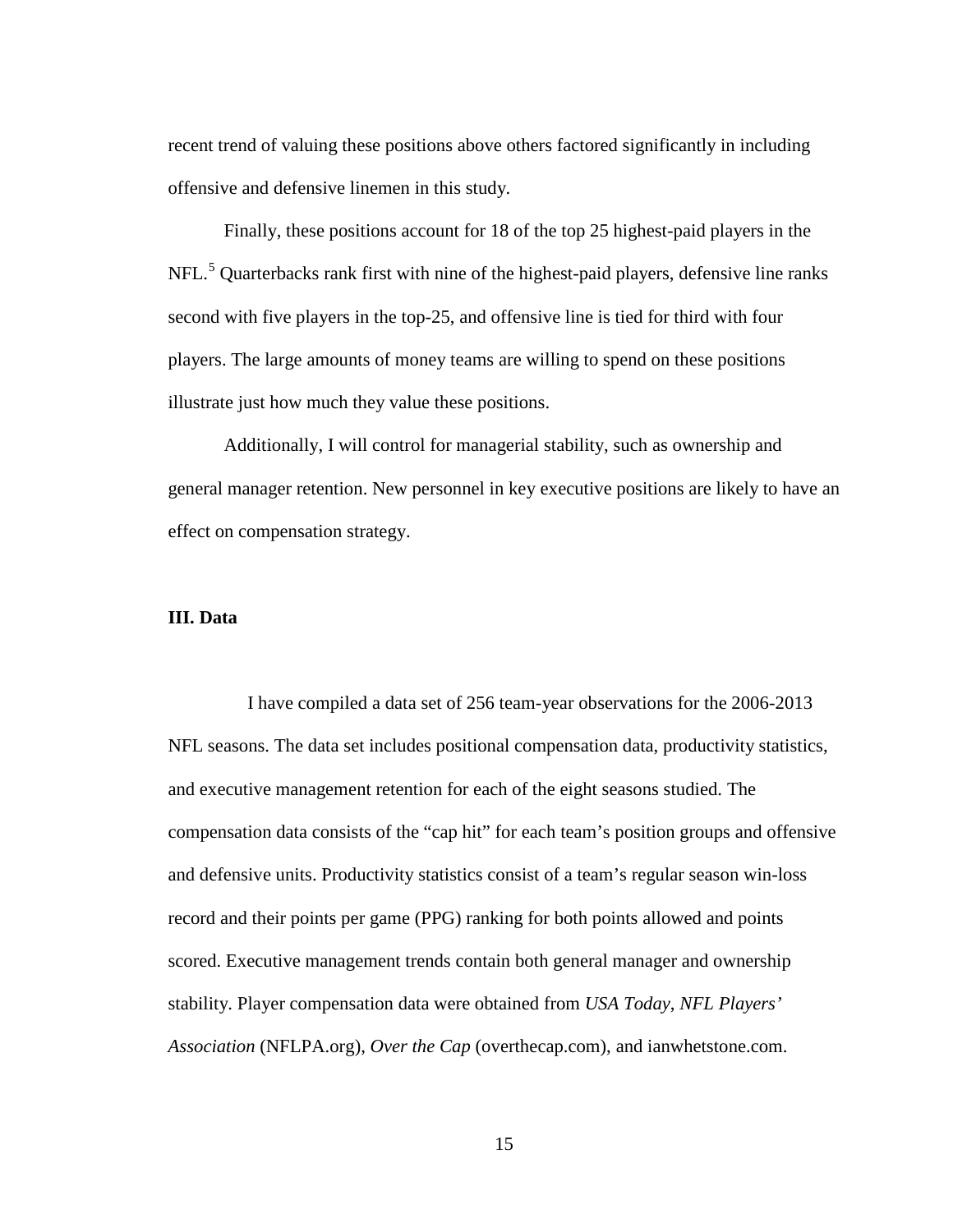Productivity stats were obtained from the *National Football League* (NFL.com) and executive trends from *Pro-Football-Reference*.

The data for the productivity and executive trends statistics are likely to be accurate because they can be confirmed through multiple outlets. The compensation data are less reliable as it is difficult to track exact compensation figures for NFL teams because they are not readily available for the public. Compiling data from different sources can be a cause for concern, but the sources they are collected from are reliable. After cross checking compensations figures among the different sources I believe any errors in the data and variables would be immaterial.

Summary statistics are located in Table 3 and a correlation table among key variables is located in Table 4.

## **IV. Results**

#### *Team Performance*

Table 5 shows the positive correlation associated with the number of wins in a season and the percentage of salary cap a team spends in a given season. The regression coefficient illustrates that a 10% increase in salary cap spent is associated with just over one additional win per season. The low  $R^2$  signifies an overall lack of predictive power of the equation, but it is not surprising given the cross-sectional nature of the data. However, the P value of .002 displays a significant relationship between the overall cap spending and the number of wins earned in the regular season. The correlation between the two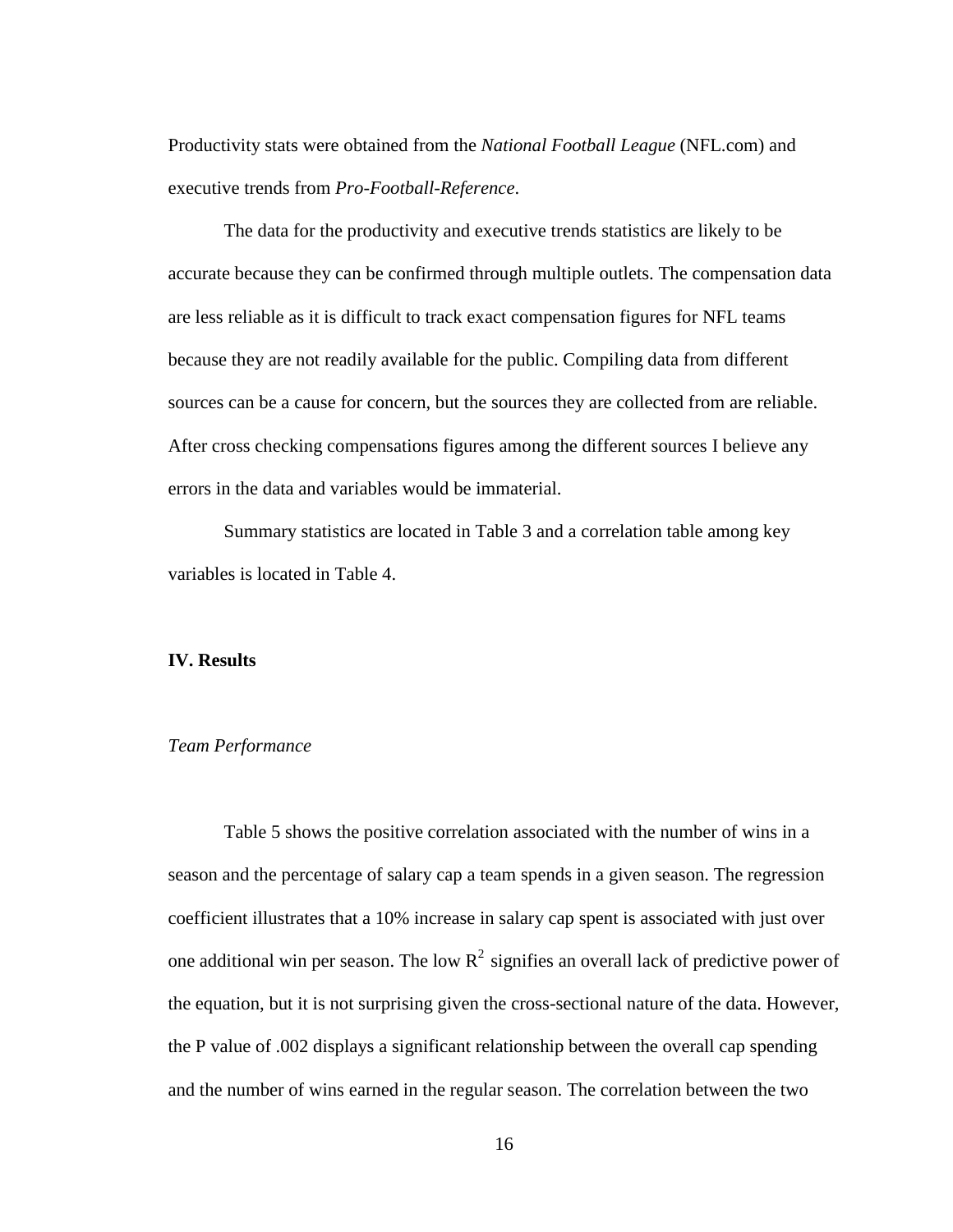variables might help show the advantage of spending close to, if not more, than the entire salary cap in any given season. Teams that believe they will be poor in the upcoming season may then be inclined to spend as little as possible in order to carry over unused cap space to future years. This unused cap space would allow them to spend more in future years and thus possibly increase their chance of winning more games in upcoming seasons.

Total cap space spent on offensive linemen and number of wins per season was found to be negatively correlated at the 95% confidence level. An additional \$1,000,000 in cap space spent on the offensive line position is correlated with a reduction of about half a game won per season. This negatively correlated relationship is a bit surprising at first glance, but may be feasibly explained by several possible reasons. Teams usually carry around eight to nine offensive linemen on their 53-man roster, a number that is normally greater than every other position on the team besides the defensive line. If a team spends a large amount of money on their offensive line, they will be sacrificing vital resources available to invest in the rest of the team. Additionally, successful offensive lines are generally associated with having strong chemistry. A team with five linemen who work well together may be more effective than an offensive line with high-priced players that don't cooperate as well. Hence, general managers may be better off focusing on acquiring offensive linemen through the draft where their rookie contract compensation will be significantly lower than acquiring offensive linemen through free agency. Offensive linemen acquired through free agency may also not perform as well with their new team because they are not familiar with the offensive linemen already present. These results can also be seen in Table 5.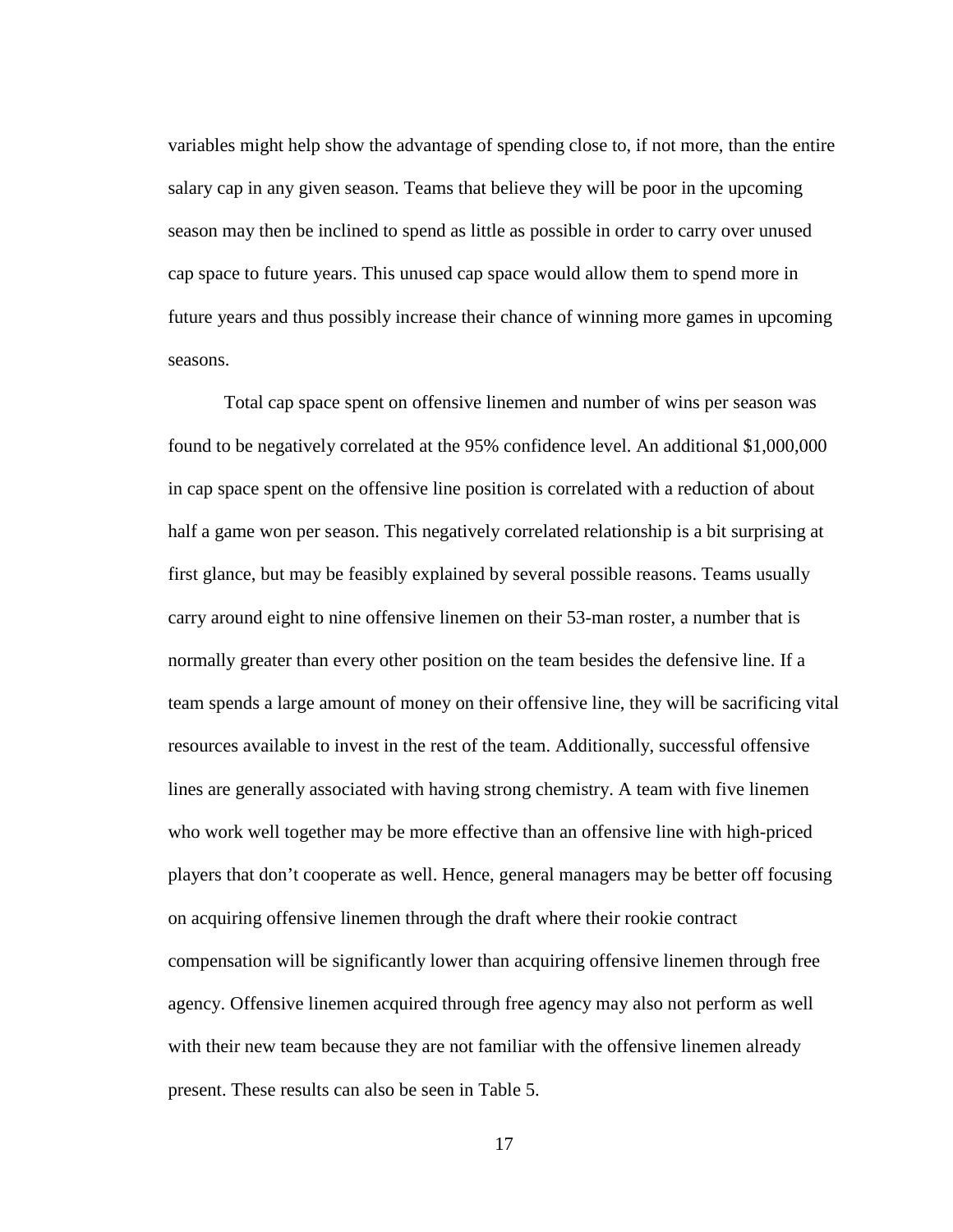#### *Unit Performance*

Table 6 shows the correlation between total cap spent on quarterbacks and that team's offensive points scored per game ranking. It is important to note that a ranking of one means that team's offense scored the most points per game out of any team in the NFL. Thus, a team with a lower number in this ranking system performed better offensively than a team with a higher number. There is a positive correlation between the total amount spent on the quarterback position and a team's offensive points per game ranking. As just discussed, this means that the more a team spends on a quarterback the worse they perform on offense. Specifically, an additional \$1,000,000 spent on the quarterback position is associated with a team's offense dropping a little less than two spots in the NFL's offensive points scored per game ranking. The importance of having a good quarterback can pressure a team into overspending on the position leading to an imbalance between compensation and performance. Franchises are more willing to spend money on quarterbacks and as a result are more prone to significantly overpaying these players.[6](#page-44-5) This imbalance in compensation to performance can adversely impact a franchise's win-loss record. Borghesi (2008) finds similar results as he notes the negative correlation between unexplained starter pay and offensive performance.

A similar reduction in offensive performance is found with an increase in spending on offensive linemen as shown in Table 6. Every additional \$1,000,000 spent on offensive linemen is associated with a team dropping about two and a half spots in offensive points scored per game rankings. Performing well in any team sport requires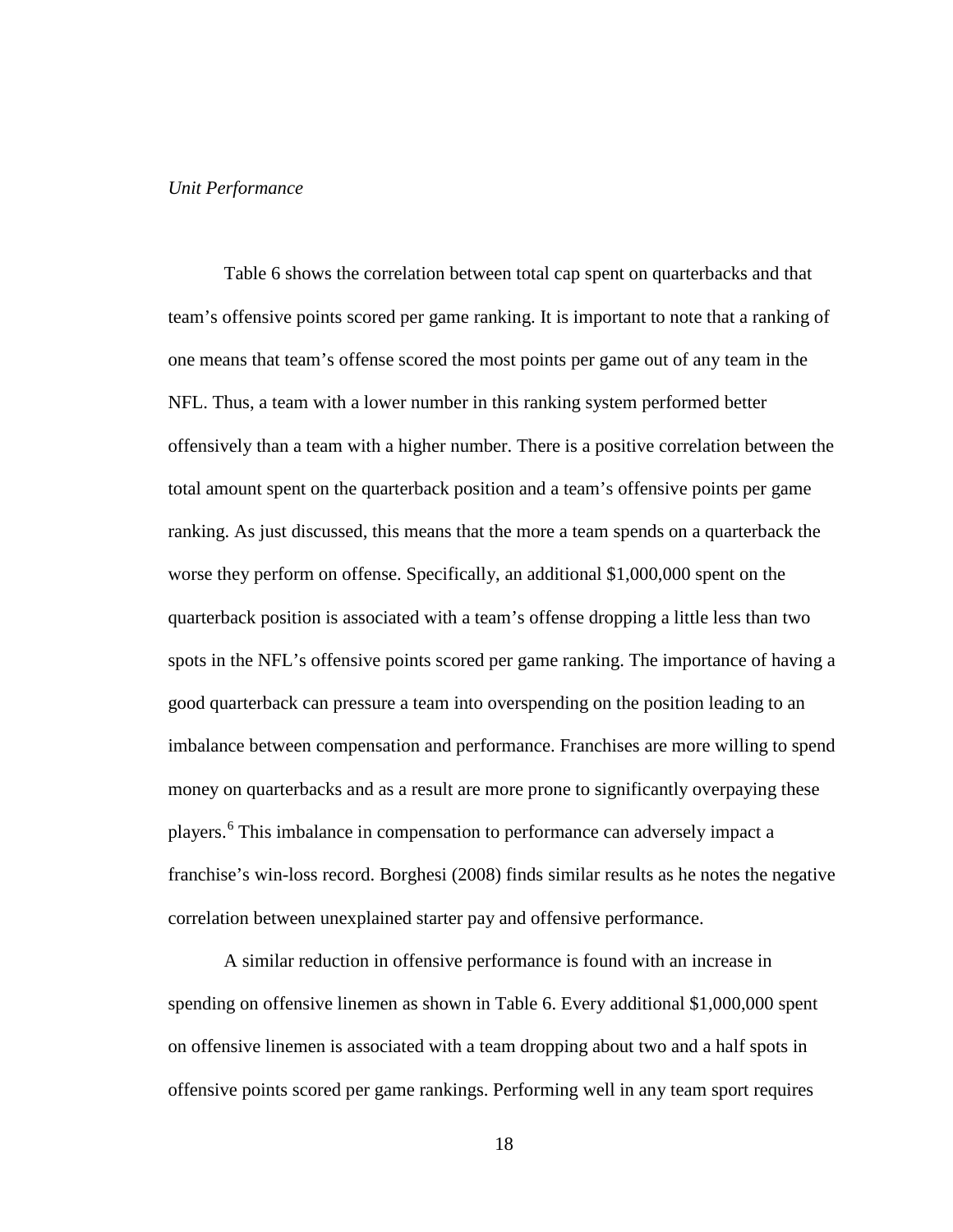contribution from all team members. These findings so far support previous research in the area that advise against superstar spending and support a spread-the-wealth type of approach. Additionally, it is important to note that offensive line compensation and performance of both the overall team and the offensive unit has been negatively correlated. While these results are far from conclusive, it is interesting to point out that this has been the only position group researched that has two negative relationships with team performance.

I did not find a significant relationship between defensive line compensation and the performance of that defensive unit as whole as seen in Table 7. A possible reason could be the lack of other data points on the defensive side of the ball. Regarding the offense, I researched the compensation of six of the starting eleven players. This allowed for the study of a majority of the offense and possibly is the reason why I found potential relationships between performance and the compensation of quarterbacks and offensive linemen. Most defenses start either three or four defensive linemen which accounts for only a minority of the defense.<sup>[7](#page-44-6)</sup> Increased data points from the other defensive positions may help illustrate a relationship between the compensation of defensive linemen and team or unit performance. Conversely, it may be the case that linebacker or defensive back positions serve as a better determinant of compensation and performance.

## *Differing Cap Constraints*

I computed inter-team Gini coefficients for each franchise's total cap spent, along with the Gini coefficients for the three positions of interest around the league over the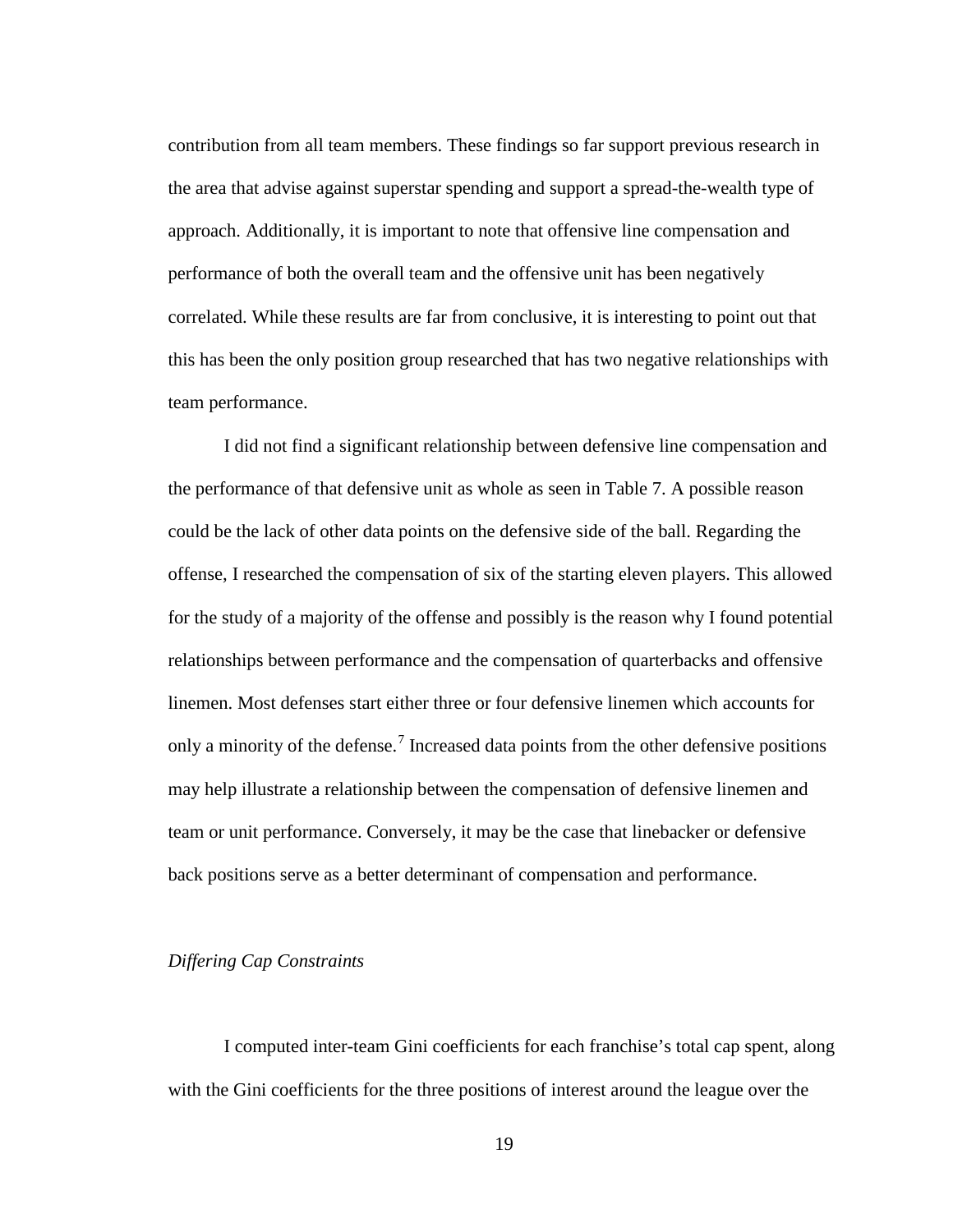duration of the study. Relatively low Gini coefficients are expected because of the similar cap constraints placed on each franchise due to all teams having to adhere to the CBA. However, we can still track the effect of the three differing sets of rules (1993 CBA, uncapped 2010 season, and 2011 CBA) on the distribution of player compensation. Did one set of cap constraints promote higher inequality of pay among players?

The Gini coefficients do point to a difference in the distribution of compensation among players depending on the rules in place at a certain time. By looking at the Gini coefficients in Table 8 we can see that there is more of a discrepancy in overall team salary under the 2011 CBA than under the 1993 CBA. Intuitively, the uncapped 2010 year will stimulate higher income inequality because franchises were not bound to the same set of rules. As mentioned previously, the Dallas Cowboys and Washington Redskins spent significantly more money than the other teams in the league that year which help push the Gini coefficient upwards. The Gini coefficients are likely boosted because the additional spending of these two teams were concentrated on a few players.<sup>[8](#page-44-7)</sup> However, the Gini coefficients for overall team spending from 2011-2013 (adhering to the 2011 CBA) are still considerably higher than the 2006-2009 seasons that were subject to the 1993 CBA. The mean Gini coefficient for the 2006-2009 seasons is 0.016 compared to 0.034 for the 2011-2013 seasons. Figure 1 helps visualize the results in a bar graph.

Table 9 shows the results of a two-sample t-test comparing the mean Ginis for NFL teams both under the 1993 CBA and under the 2011 CBA. The p-value of 0.0319 in the  $Pr(|T| > |t|)$  row shows a significant difference between the means of the two variables. However, the very small sample size must be taken into account.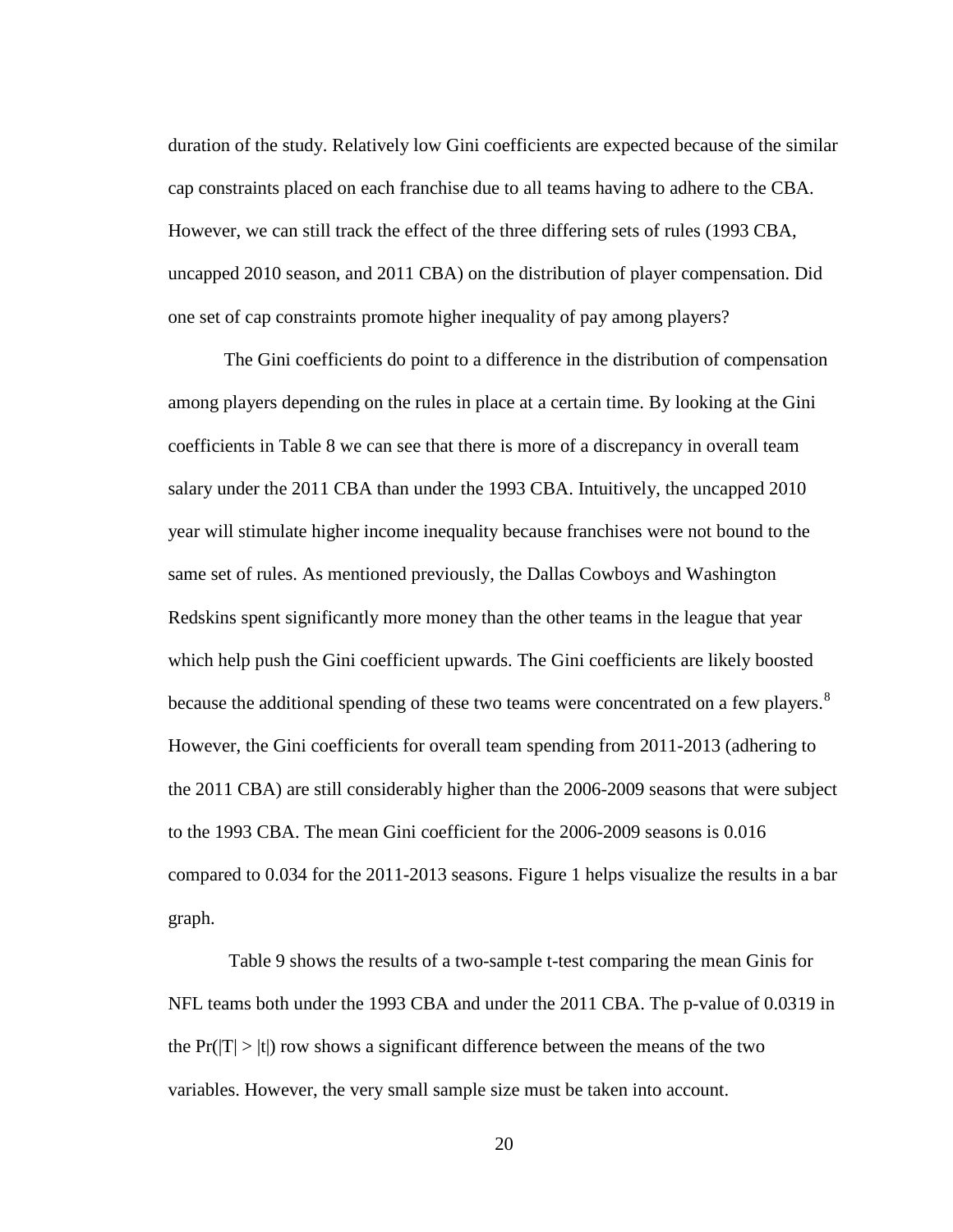A similar trend can be found when examining the Gini coefficients for positional spending among teams over the duration of the study. Table 10 highlights the Gini coefficients for each position over the time period studied. The seasons played under the 2011 CBA result in a higher mean Gini coefficient for each position in comparison to the seasons played under the 1993 CBA. The mean Gini for the quarterback position under the old CBA is 0.206 in comparison to 0.260 under the new CBA. The mean Gini increased from 0.152 to 0.203 among defensive linemen and increased from 0.122 to 0.163 among offensive linemen. The offensive line is the only position group whose mean Gini may regress back to 1993 levels as indicated by its 0.122 Gini coefficient in 2013. The mean Ginis both before and after the 2011 CBA for each position is shown in Figure 2.

Tables 11-13 display the t-tests comparing the mean Ginis for each position studied under the two different salary caps. Both the mean Ginis for the quarterback and defensive line positions are significantly different for the differing cap constraints at the 95% level. The defensive line p-value shows significance at the 99% level. Conversely, the mean Ginis for the two different salary cap era for the offensive line position are only significantly different at the 90%. Once again, sample size here is extremely small and must be taken into consideration.

Gini coefficients are significantly highest amongst the quarterback position. This should not be surprising because, as discussed earlier, they tend to be the highest-paid position. The high value placed on the position will cause general managers to spend a great deal and sometimes overpay for marginal talent. When mixing some of the highestpaid players in the NFL with rookies (and other lower-paid quarterbacks) it is easier to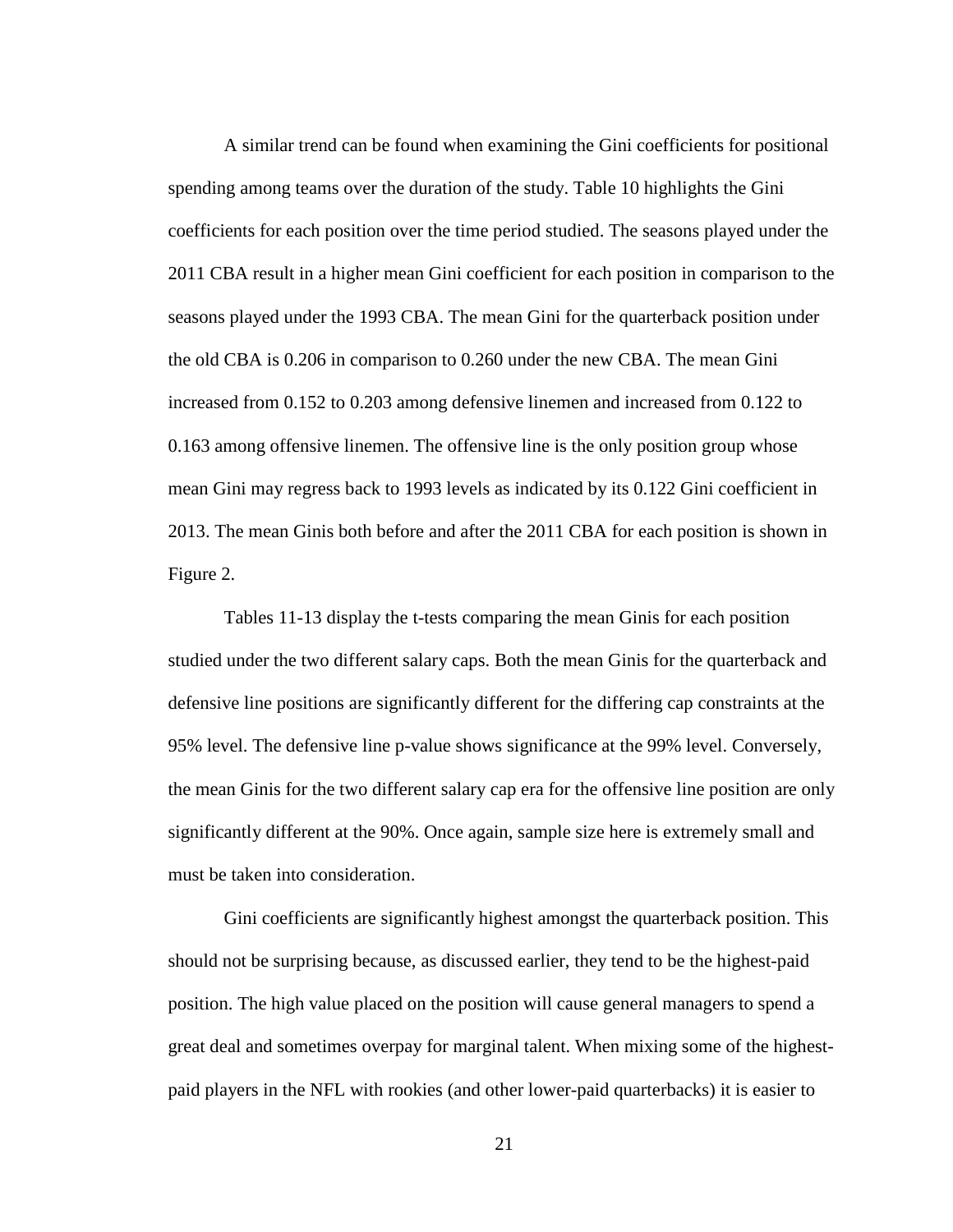comprehend a possible reason as to why the quarterback position has greater income inequality.

Potential reasons for the 2011 CBA producing higher Gini coefficients in comparison to the old CBA may stem from rule changes enacted in the current CBA. First, the lack of a salary cap floor for the 2011 and 2012 seasons may be associated with a greater inequality in team spending under the current CBA. Teams more concerned with turning a profit, instead of producing wins, could have planned to spend less during these years to keep costs down. The difference in spending between these franchises and franchises that spent near the salary cap limit may have produced the higher Gini coefficients related with the 2011 CBA.

Second, a new rule allowing franchises to carry over unused salary cap to future years may also be part of the explanation. Teams that foresee themselves being poor in the upcoming season may spend less in the current year in order spend more in future years by carrying over their unused cap space. This too creates an increase in team spending inequality as team spending deviates further from the mean in both directions. This carry over strategy is similar to the big bath strategy used by upper management in financial reporting.<sup>[9](#page-44-8)</sup>

Additionally, a rule change significantly reducing rookie contract compensation may have something to do with the increased income inequality. Under the 1993 CBA, rookie contracts were skyrocketing to the point where the unproven rookies drafted in the first round were getting paid significantly more than established NFL veterans.<sup>[10](#page-44-9)</sup> The reduction in rookie compensation freed up more money for each franchise and allowed general managers to spend more in free agency. This increase in resources may have very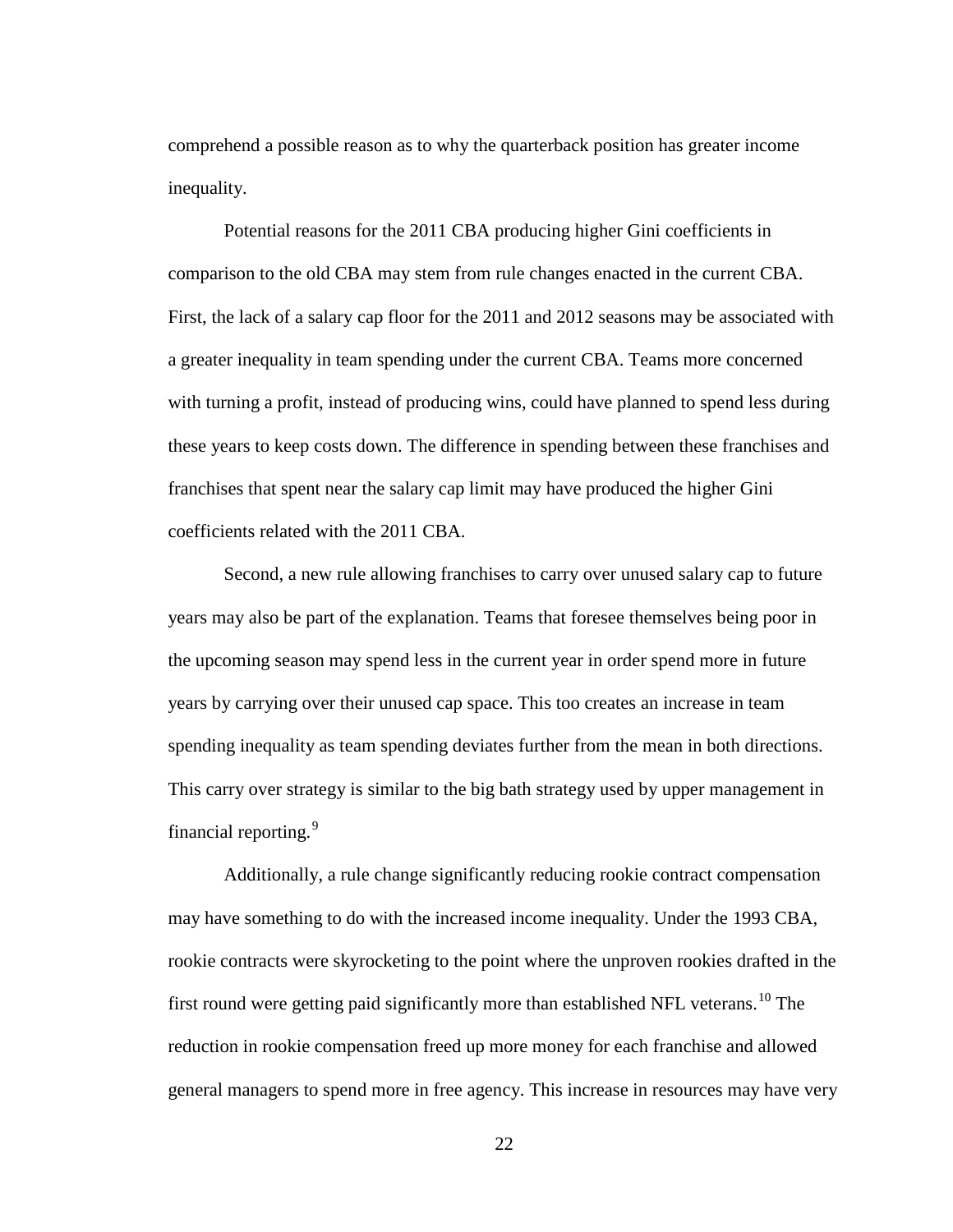well driven up the prices on free agents because most teams could now afford to spend a significant amount on free agents. This situation would once again create a greater disparity in compensation amongst NFL players.

The possible explanations for an increase in income inequality I provided are only a guess to what I believe may have happened. I leave it up to future researchers to further dive into this topic and explain the reasoning behind the results I have gathered.

#### **V. Summary and Conclusions**

The implementation of the NFL salary cap in 1994 forced NFL teams to make tough resource allocation decisions during the construction of their roster. This study attempts to understand the effects of different compensation strategies on team performance. We find that overspending on the offensive line position is negatively correlated with team and unit performance. In addition, we found that paying more than league average on the quarterback position is negatively associated with offensive performance. These findings contest my hypotheses stating that spending more on key positions would benefit team performance.

Although this study only focused on three position groups, we found no evidence linking increased team performance with over-compensating players. This lack of evidence coincides with previous research suggesting that overpaying players does not lead to better team performance (Borghesi, 2008).

Thus, it is interesting to learn of an increase in player income inequality since the application of the 2011 CBA. The new rules of the 2011 CBA likely play a part in the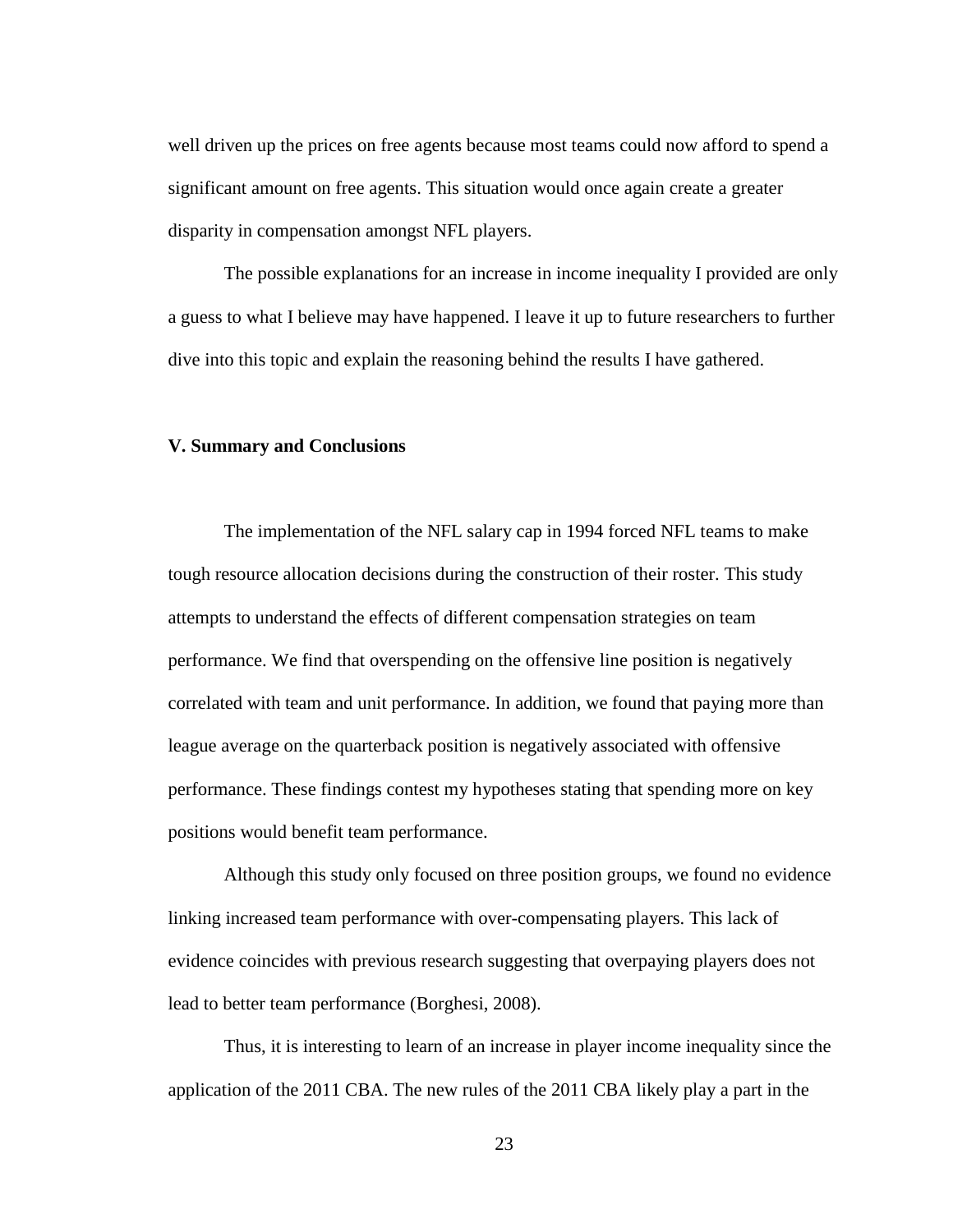increased salary inequality amongst players. This begs the question of whether the NFL Players' Association actually endorsed the idea of greater income inequality among its players by reducing rookie contract compensation. The reduction in rookie salaries allowed franchises the opportunity to spend more money to acquire veteran players.

However, the small sample size observed in this study leaves it up to future researchers to further study the impact of the 2011 CBA on player compensation equality. Additionally, this study did not find any compensation allocation strategies that were positively associated with increased team performance. I surely missed out on key independent variables, such as the remaining position groups, which future researchers may include in their own studies to produce more significant results.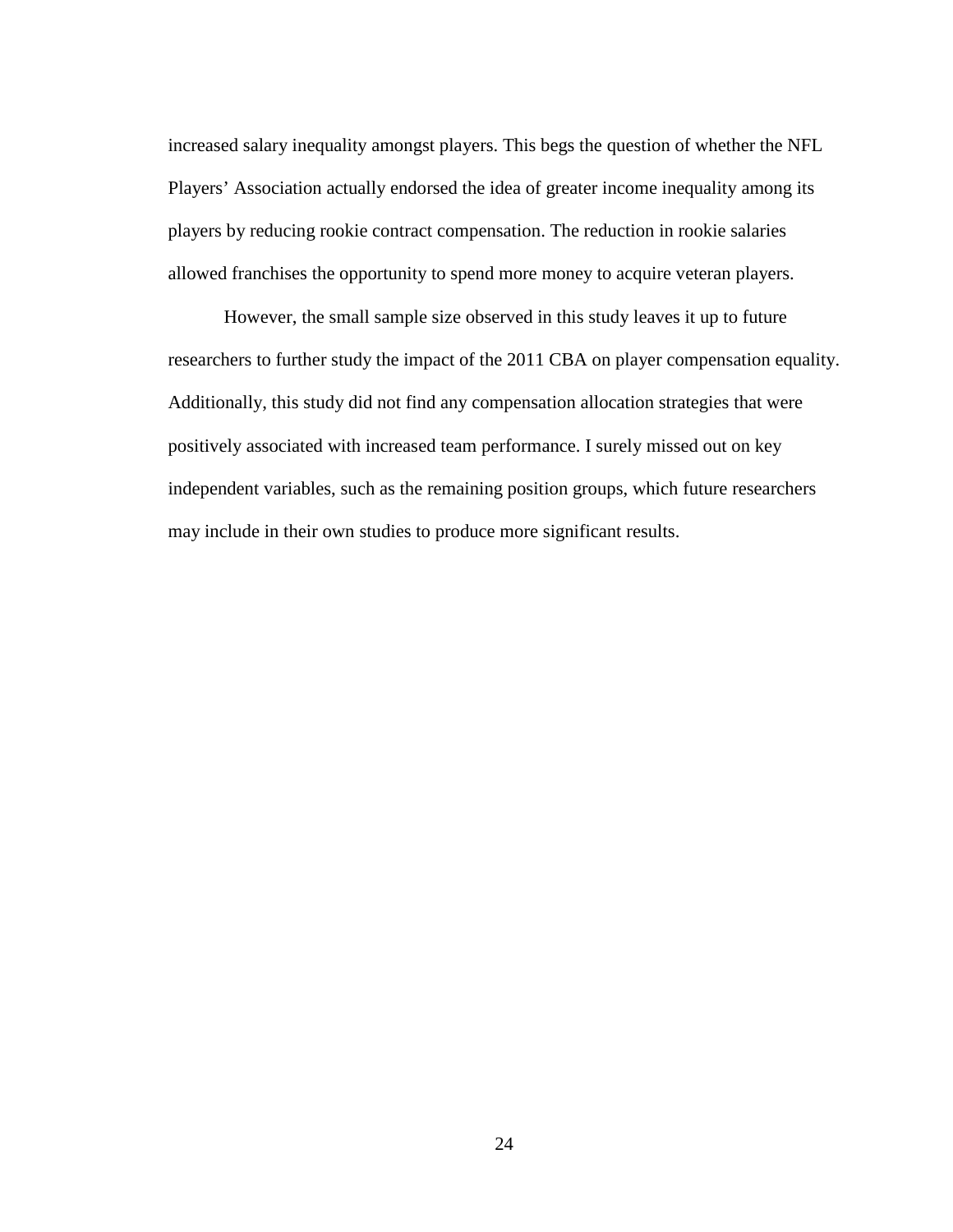# Appendix

# Table 1

# Definition of Variables

| Variable     | Definition                                                                                                                     |
|--------------|--------------------------------------------------------------------------------------------------------------------------------|
| QB           | Total salary cap spent on the quarterback position for a given team                                                            |
| DL.          | Total salary cap spent on the defensive line position for a given team                                                         |
| OL           | Total salary cap spent on the offensive line position for a given team                                                         |
| QB%          | Salary cap spent on the quarterback position divided by total salary cap spent for a given team                                |
| DL%          | Salary cap spent on the defensive line position divided by total salary cap spent for a given team                             |
| OL%          | Salary cap spent on the offensive line position divided by total salary cap spent for a given team                             |
| QB/OFF       | Salary cap spent on the quarterback position divided by total salary cap spent on all offensive<br>players for a given team    |
| DL/DEF       | Salary cap spent on the defensive line position divided by total salary cap spent on all offensive<br>players for a given team |
| OL/OFF       | Salary cap spent on the offensive line position divided by total salary cap spent on all offensive<br>players of a given team  |
| <b>OFF</b>   | Total salary cap spent on all offensive players of a given team                                                                |
| <b>DEF</b>   | Total salary cap spent on all defensive players of a given team                                                                |
| OFF%         | Total salary cap spent on all offensive players divided by total salary cap spent on all players of a<br>given team            |
| DEF%         | Total salary cap spent on all defensive players divided by total salary cap spent on all players of a<br>given team            |
| CAP          | Total salary cap spent on all players of a given team                                                                          |
| CAP%         | Total salary cap spent on all players of a given team divided by the NFL's salary cap ceiling                                  |
| <b>GMNEW</b> | A dummy variable equal to one if there was a new general manager for a team in the current year,<br>and zero otherwise         |
| <b>GMFRD</b> | A dummy variable equal to one if the general manager of a team was fired in the current year, and<br>zero otherwise            |
| <b>OWN</b>   | A dummy variable equal to one if there was a change in ownership in the given year, and zero<br>otherwise                      |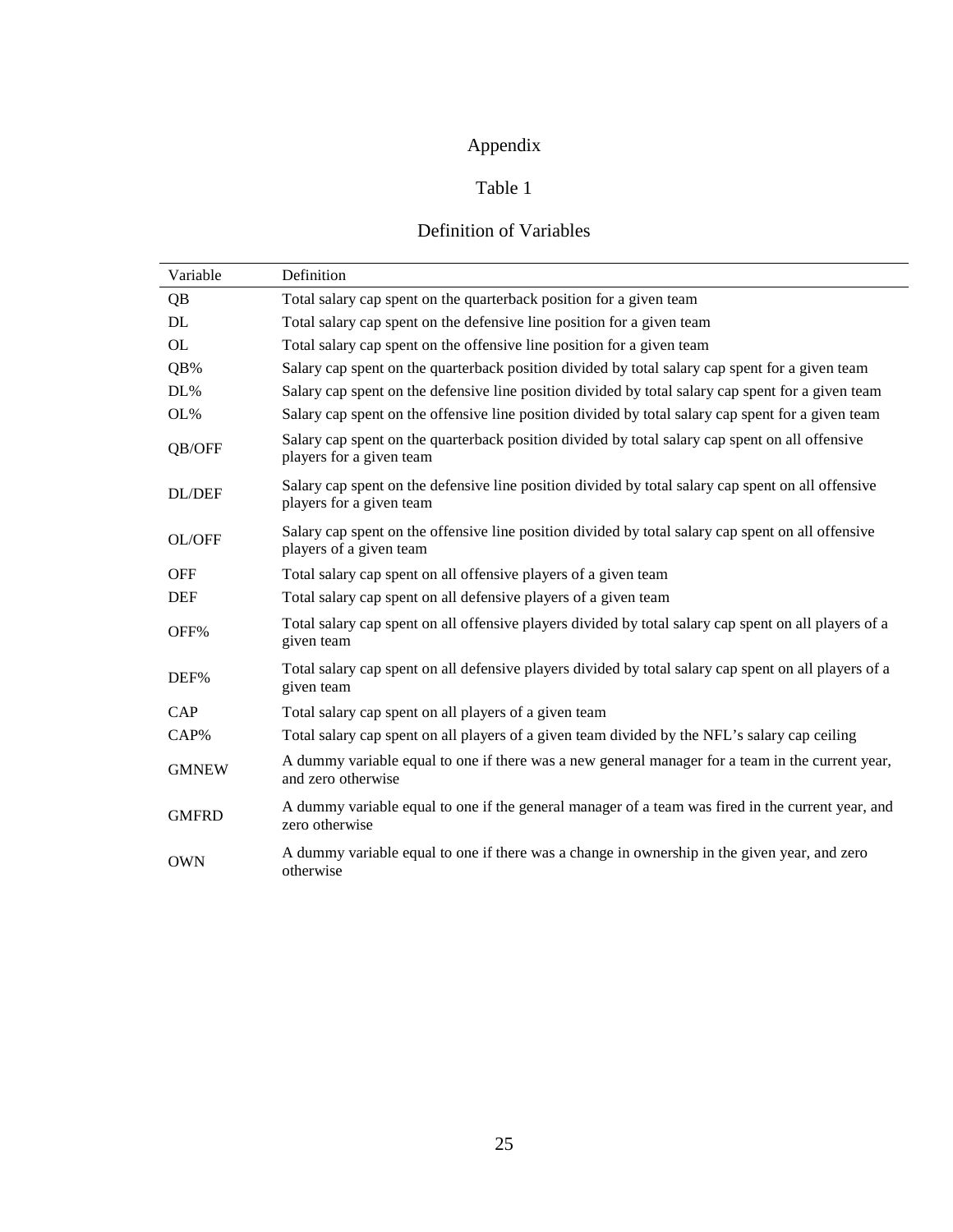# NFL Salary Cap by Year

| Year | Salary Cap      |  |  |
|------|-----------------|--|--|
| 2006 | \$102 million   |  |  |
| 2007 | \$109 million   |  |  |
| 2008 | \$116 million   |  |  |
| 2009 | \$123 million   |  |  |
| 2010 | Uncapped*       |  |  |
| 2011 | \$120.6 million |  |  |
| 2012 | \$123 million   |  |  |
| 2013 | \$133 million   |  |  |

\* No salary cap during the 2010 season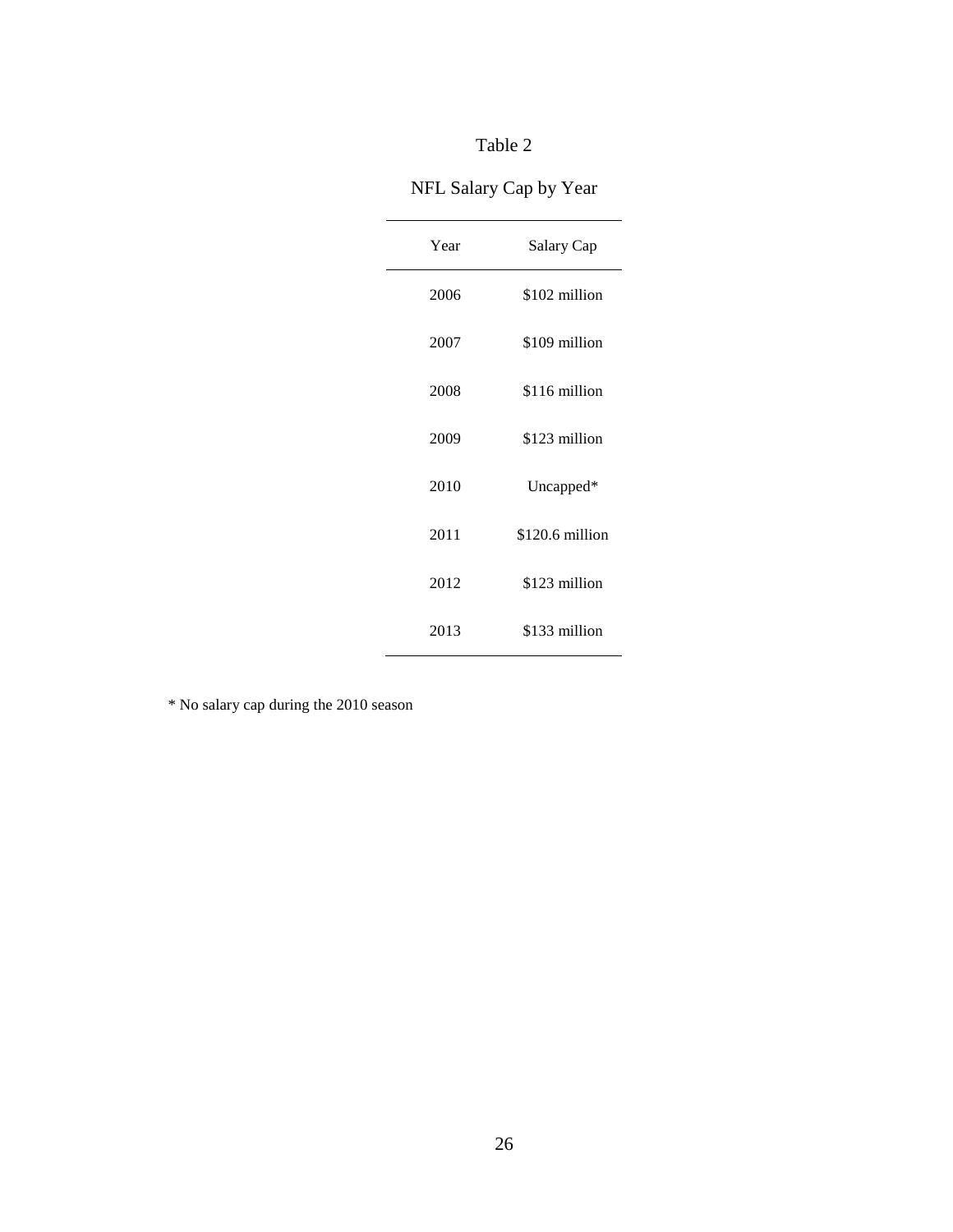# Summary Statistics of Independent Variables

The data compiled is from the 2006-2013 NFL seasons. QB, DL, OL, OFF, DEF, and CAP are all represented in millions (\$).

| Variable   | <b>Observations</b> | Mean   | Median | Std. Dev | Min   | Max    |
|------------|---------------------|--------|--------|----------|-------|--------|
| QB         | 256                 | 11.16  | 10.77  | 4.99     | 2.13  | 26.74  |
| DL         | 256                 | 20.48  | 20.14  | 6.67     | 7.24  | 38.44  |
| OL         | 256                 | 20.62  | 20.47  | 5.52     | 7.26  | 35.00  |
| <b>OFF</b> | 256                 | 58.27  | 57.57  | 8.96     | 35.17 | 100.15 |
| <b>DEF</b> | 256                 | 55.05  | 54.52  | 9.12     | 33.71 | 88.20  |
| CAP        | 256                 | 116.83 | 116.23 | 12.36    | 90.11 | 178.24 |
| QB%        | 256                 | 9.4%   | 9.1%   | 3.9%     | 1.9%  | 20.4%  |
| QB/OFF     | 256                 | 18.9%  | 18.2%  | 7.4%     | 4.7%  | 44.6%  |
| DL%        | 256                 | 17.5%  | 17.4%  | 5.3%     | 5.3%  | 30.1%  |
| DL/DEF     | 256                 | 37.4%  | 37.4%  | 11.1%    | 10.0% | 64.8%  |
| OL%        | 256                 | 17.7%  | 17.6%  | 4.5%     | 6.4%  | 32.5%  |
| OL/OFF     | 256                 | 35.4%  | 34.9%  | 8.0%     | 15.6% | 60.0%  |
| OFF%       | 256                 | 49.9%  | 50.2%  | 5.7%     | 35.7% | 63.9%  |
| DEF%       | 256                 | 47.1%  | 47.0%  | 5.9%     | 31.9% | 61.2%  |
| $CAP\%$    | 256                 | 99.2%  | 99.7%  | 5.4%     | 76.2% | 118.3% |
| Gini Team  | 8                   | .0309  | .0247  | .0226    | .0119 | .0813  |
| Gini QB    | 8                   | .2302  | .2256  | .0328    | .1899 | .2969  |
| Gini DL    | 8                   | .1736  | .1725  | .0280    | .1341 | .2165  |
| Gini OL    | $8\,$               | .1434  | .1251  | .0306    | .1137 | .1893  |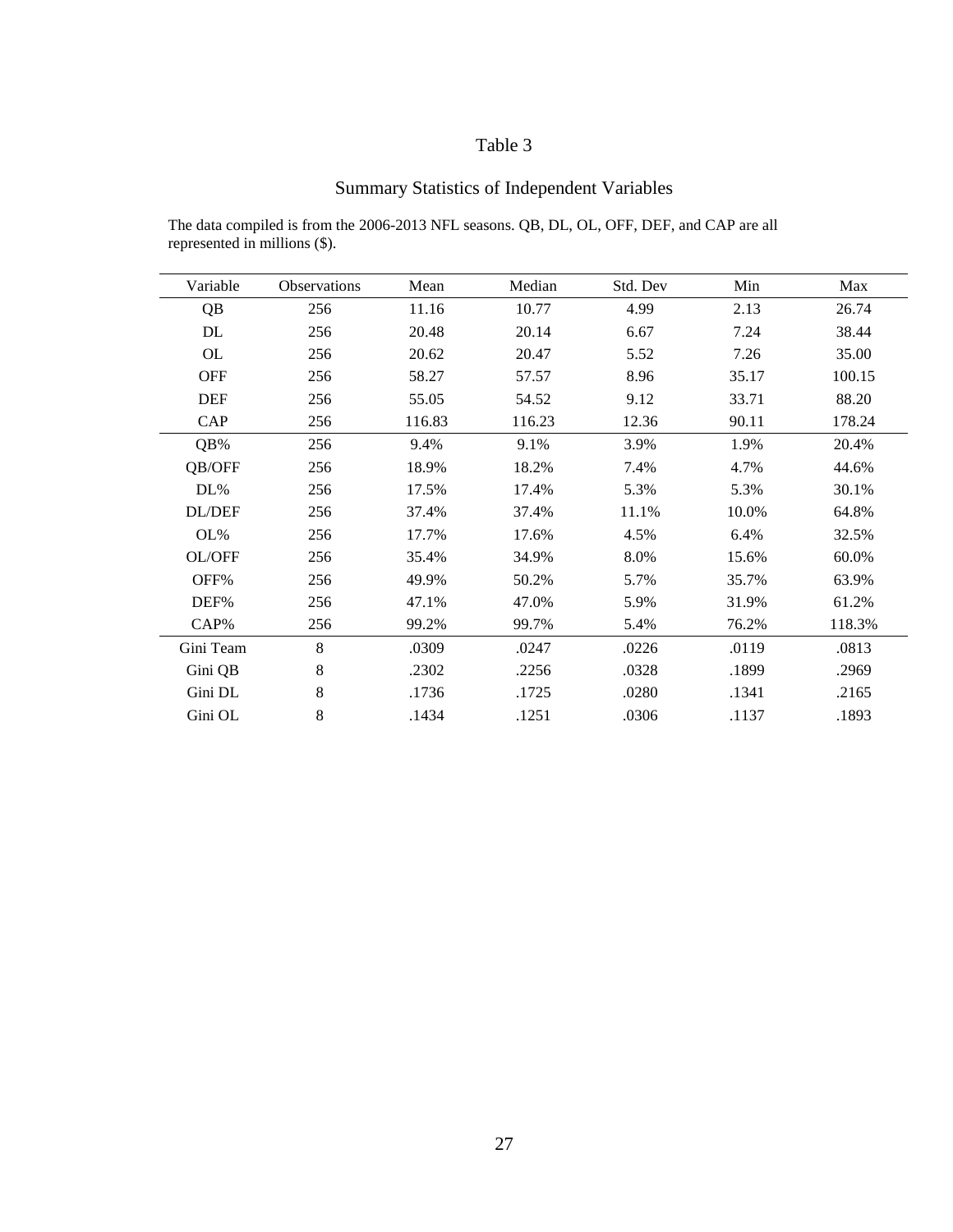# Correlation Matrix

There are 256 team-year observations from the 32 franchises spanning the 2006-2013 NFL seasons.

|              | Wins    | <b>OPPG</b>  | <b>DPPG</b>  | QB           | DL           | OL           | <b>OFF</b>   | DEF          | CAP          | CAP%         | <b>GMNEW</b> | <b>OWN</b>   |
|--------------|---------|--------------|--------------|--------------|--------------|--------------|--------------|--------------|--------------|--------------|--------------|--------------|
| Wins         | 1       |              |              |              |              |              |              |              |              |              |              |              |
| <b>OPPG</b>  | $-0.77$ | $\mathbf{1}$ |              |              |              |              |              |              |              |              |              |              |
| <b>DPPG</b>  | $-0.66$ | 0.31         | $\mathbf{1}$ |              |              |              |              |              |              |              |              |              |
| QB           | 0.77    | $-0.03$      | 0.13         | $\mathbf{1}$ |              |              |              |              |              |              |              |              |
| DL           | 0.76    | $-0.18$      | 0.61         | 0.14         | $\mathbf{1}$ |              |              |              |              |              |              |              |
| OL           | 0.04    | $-0.07$      | 0.10         | $-0.10$      | $-0.12$      | $\mathbf{1}$ |              |              |              |              |              |              |
| <b>OFF</b>   | 0.59    | 0.22         | 0.11         | 0.46         | 0.06         | 0.51         | $\mathbf{1}$ |              |              |              |              |              |
| DEF          | 0.26    | $-0.34$      | 0.31         | 0.09         | 0.34         | $-0.23$      | $-0.26$      | $\mathbf{1}$ |              |              |              |              |
| CAP          | 0.29    | 0.79         | 0.20         | 0.34         | 0.32         | 0.24         | 0.60         | 0.59         | $\mathbf{1}$ |              |              |              |
| CAP%         | 0.00    | 0.12         | 0.12         | 0.28         | 0.28         | 0.20         | 0.49         | 0.38         | 0.71         | $\mathbf{1}$ |              |              |
| <b>GMNEW</b> | 0.26    | 0.00         | 0.20         | 0.02         | $-0.09$      | 0.04         | 0.01         | 0.02         | 0.02         | $-0.09$      | $\mathbf{1}$ |              |
| <b>OWN</b>   | 0.08    | 0.45         | 0.40         | $-0.07$      | $-0.03$      | 0.02         | 0.02         | 0.16         | 0.16         | 0.18         | $-0.02$      | $\mathbf{1}$ |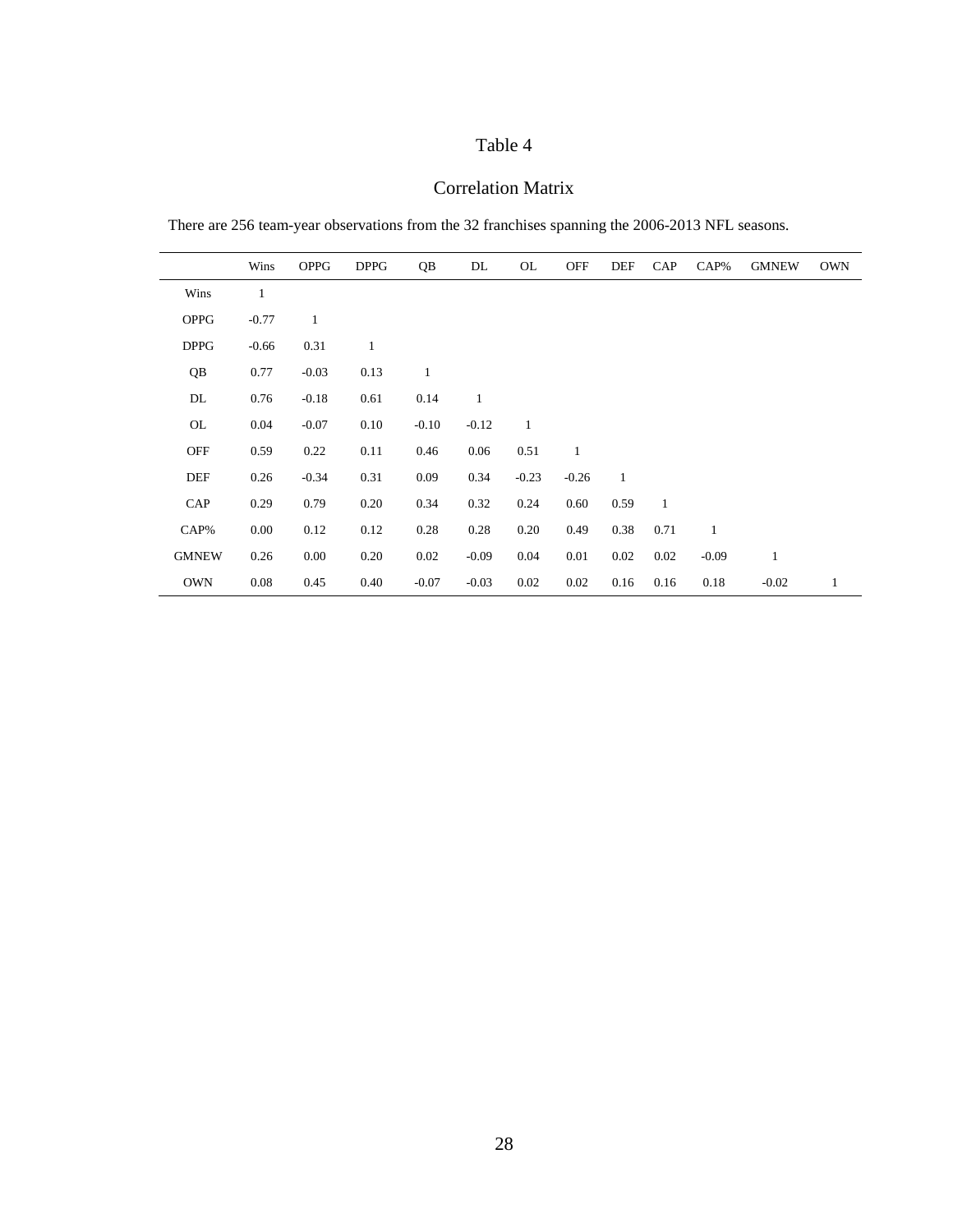#### Determinants of Team Wins

This table contains results from an OLS regression clustered by each individual NFL franchise. The dependent variable is number of wins a team earns in the regular season. There are 256 team-year observations from the 32 franchises spanning the 2006-2013 NFL seasons. The coefficient estimates are listed with associated p-values. \*, \*\*, and \*\*\* note significance at the 10%, 5%, and 1% levels.

| Variable     | Coefficient | P-Value |
|--------------|-------------|---------|
| QB           | $-0.08612$  | 0.771   |
| DL           | $-0.0688$   | 0.761   |
| <b>OL</b>    | $-0.6384**$ | 0.037   |
| QB/OFF       | 7.7972      | 0.646   |
| DL/DEF       | 0.1286      | 0.993   |
| OL/OFF       | 34.2022     | 0.102   |
| <b>OFF</b>   | $-0.3590$   | 0.585   |
| OFF%         | 75.8071     | 0.255   |
| <b>DEF</b>   | $-0.9091$   | 0.260   |
| DEF%         | 114.9002    | 0.174   |
| CAP          | 0.7410      | 0.289   |
| CAP%         | 12.3023***  | 0.002   |
| <b>GMNEW</b> | $-0.6453$   | 0.262   |
| <b>GMFRD</b> | $-2.5767$   | 0.000   |
| <b>OWN</b>   | $-1.8362$   | 0.080   |

 $R^2 = 0.20$ 

The dependent variable, number of wins in the regular season, is significantly correlated with both the total cap space spent on offensive linemen and the percentage of the NFL salary cap a team spends in a season.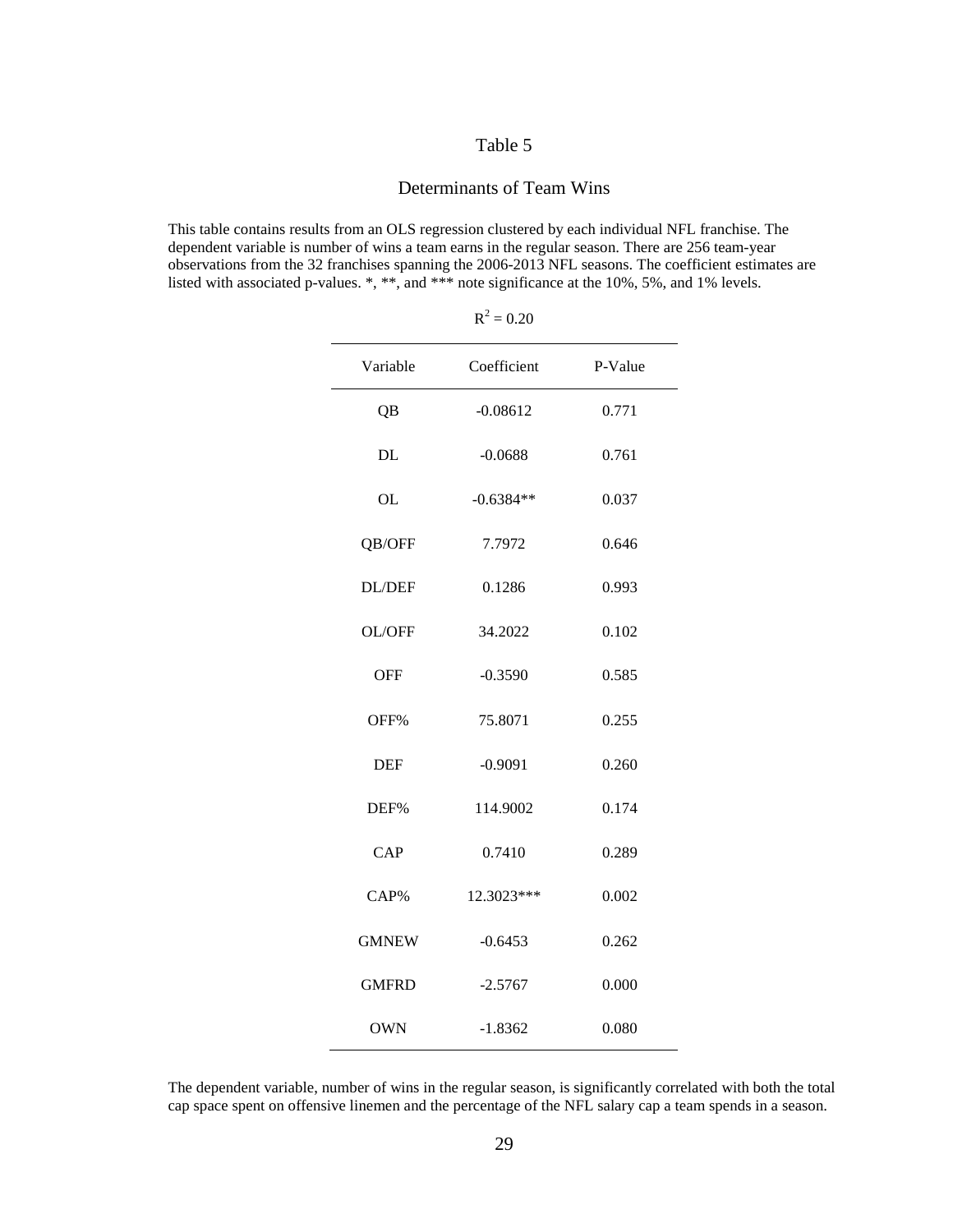# Determinants of Unit Performance -Offensive Unit Performance

This table contains results from an OLS regression clustered by each individual NFL franchise. The dependent variable is offensive points per game scored ranking. There are 256 team-year observations from the 32 franchises spanning the 2006-2013 NFL seasons. A negative coefficient shows an increase in performance due to the ranking of 1 being the best and the ranking of 32 being the worst. Coefficient estimates are listed with associated p-values. \*, \*\*, and \*\*\* note significance at the 10%, 5%, and 1% levels.

| $R^2 = 0.15$ |             |         |  |  |  |  |
|--------------|-------------|---------|--|--|--|--|
| Variable     | Coefficient | P-Value |  |  |  |  |
| QB           | $1.8640**$  | 0.030   |  |  |  |  |
| QB%          | $-279.6485$ | 0.112   |  |  |  |  |
| QB/OFF       | 14.7820     | 0.817   |  |  |  |  |
| OL           | 2.3088*     | 0.070   |  |  |  |  |
| OL%          | $-263.2913$ | 0.145   |  |  |  |  |
| OL/OFF       | 6.9543      | 0.890   |  |  |  |  |
| <b>OFF</b>   | $-1.2273$   | 0.216   |  |  |  |  |
| OFF%         | 135.0914    | 0.345   |  |  |  |  |
| CAP          | $-0.1044$   | 0.791   |  |  |  |  |
| CAP%         | $-38.5574$  | 0.124   |  |  |  |  |
| <b>GMNEW</b> | 56.3532     | 0.000   |  |  |  |  |
| <b>GMFRD</b> | 7.5456      | 0.000   |  |  |  |  |
| <b>OWN</b>   | 2.2042      | 0.450   |  |  |  |  |

The dependent variable, offensive points per game scored rank, is significantly correlated with the total cap space spent on quarterbacks and the total cap space spent on offensive linemen.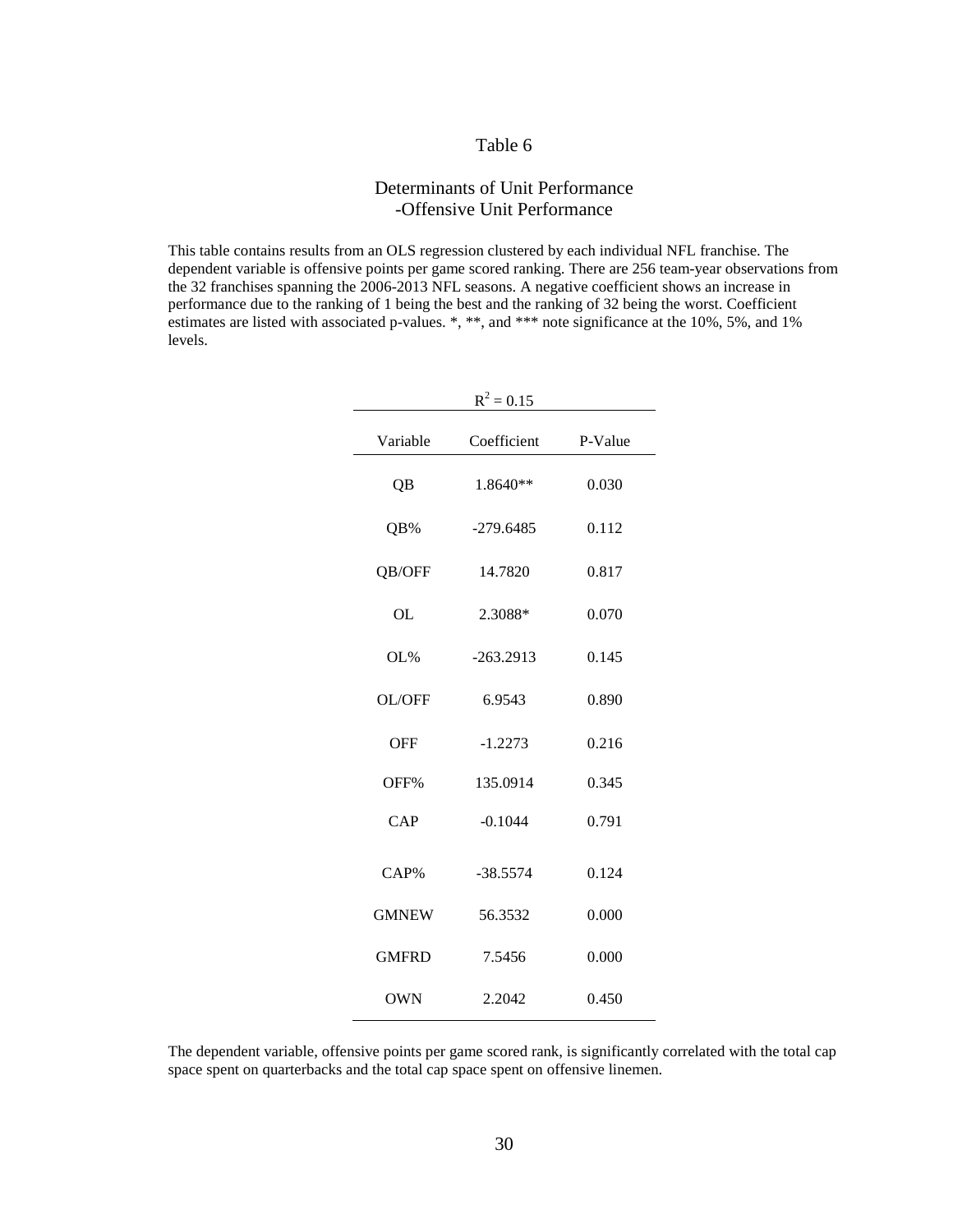# Determinants of Unit Performance -Defensive Unit Performance

This table contains results from an OLS regression clustered by each individual NFL franchise. The dependent variable is defensive points per game allowed ranking. There are 256 team-year observations from the 32 franchises spanning the 2006-2013 NFL seasons. A negative coefficient shows an increase in performance due to the ranking of 1 being the best and the ranking of 32 being the worst. Coefficient estimates are listed with associated p-values. \*, \*\*, and \*\*\* note significance at the 10%, 5%, and 1% levels.

| $R^2 = 0.12$  |             |         |  |  |  |  |
|---------------|-------------|---------|--|--|--|--|
| Variable      | Coefficient | P-Value |  |  |  |  |
| DL            | 0.4784      | 0.606   |  |  |  |  |
| DL%           | 15.8281     | 0.905   |  |  |  |  |
| <b>DL/DEF</b> | $-27.1620$  | 0.489   |  |  |  |  |
| <b>DEF</b>    | 0.9396      | 0.305   |  |  |  |  |
| DEF%          | $-158.9495$ | 0.170   |  |  |  |  |
| CAP           | $-0.5239$   | 0.197   |  |  |  |  |
| CAP%          | $-22.84771$ | 0.115   |  |  |  |  |
| <b>GMNEW</b>  | 1.9385      | 0.201   |  |  |  |  |
| <b>GMFRD</b>  | 6.0873      | 0.000   |  |  |  |  |
| <b>OWN</b>    | 2.6905      | 0.399   |  |  |  |  |

There are no significant relationships between the dependent variable, defensive points allowed per game rank, and any of the independent variables.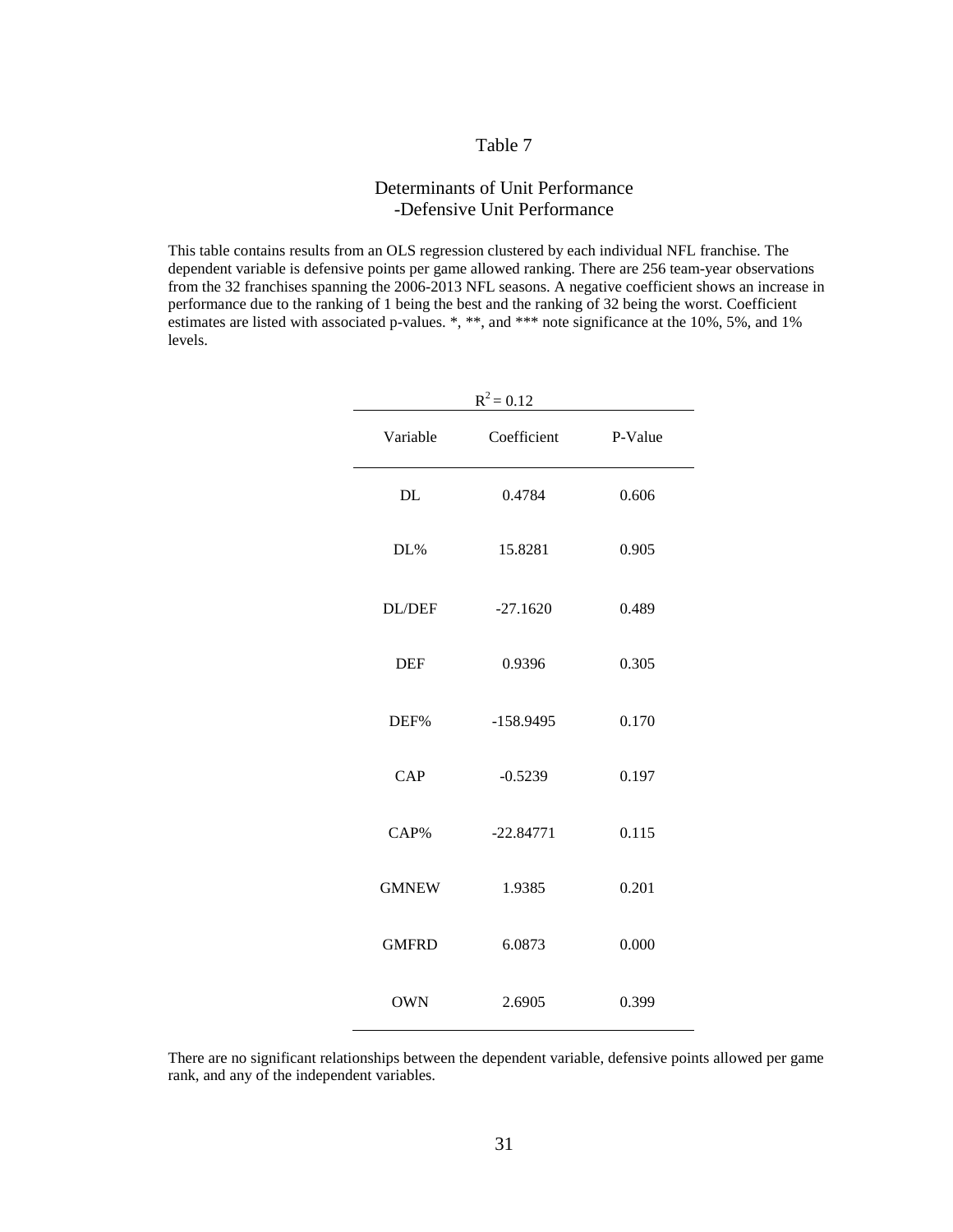# Gini Coefficients of Total Salary Cap Spent Amongst NFL Teams

The 2006-2009 seasons fall under the rules of the 1993 CBA. The 2010 season is an uncapped year where there are no limits on salary cap spending. The 2011-2013 seasons are played under the rules of the 2011 CBA.

| Year         | Gini  |
|--------------|-------|
| 2006         | 0.016 |
| 2007<br>2008 | 0.012 |
|              | 0.016 |
| 2009         | 0.020 |
| 2010         | 0.081 |
| 2011         | 0.042 |
| 2012         | 0.030 |
| 2013         | 0.029 |

\*shaded region indicates the uncapped 2010 season

There is a significant rise in team Gini coefficients after the implementation of the 2011 CBA.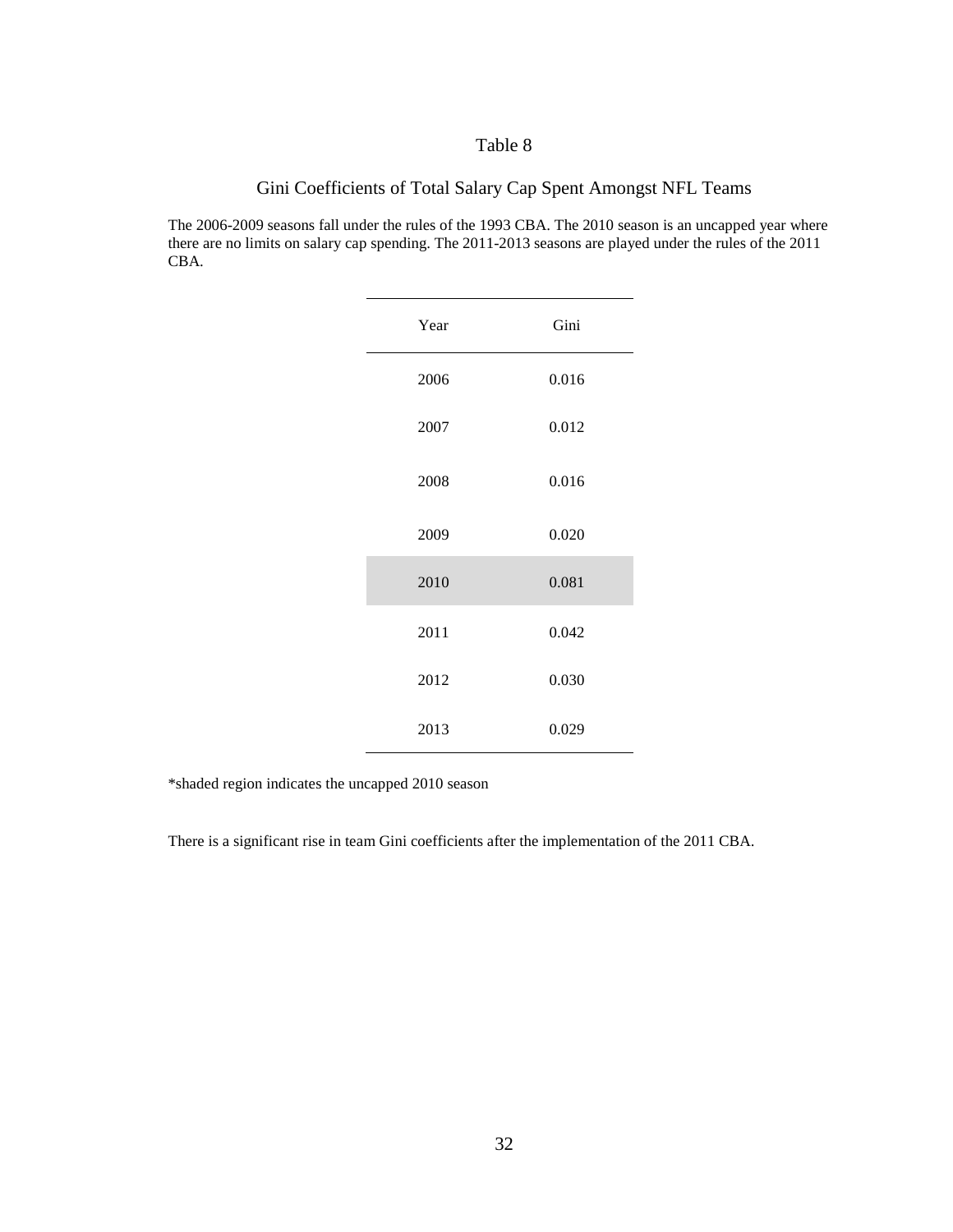

Comparison of Mean Gini Coefficients by Team Adhering to Different CBAs

Figure 1

\*2010 season omitted due to lack of salary cap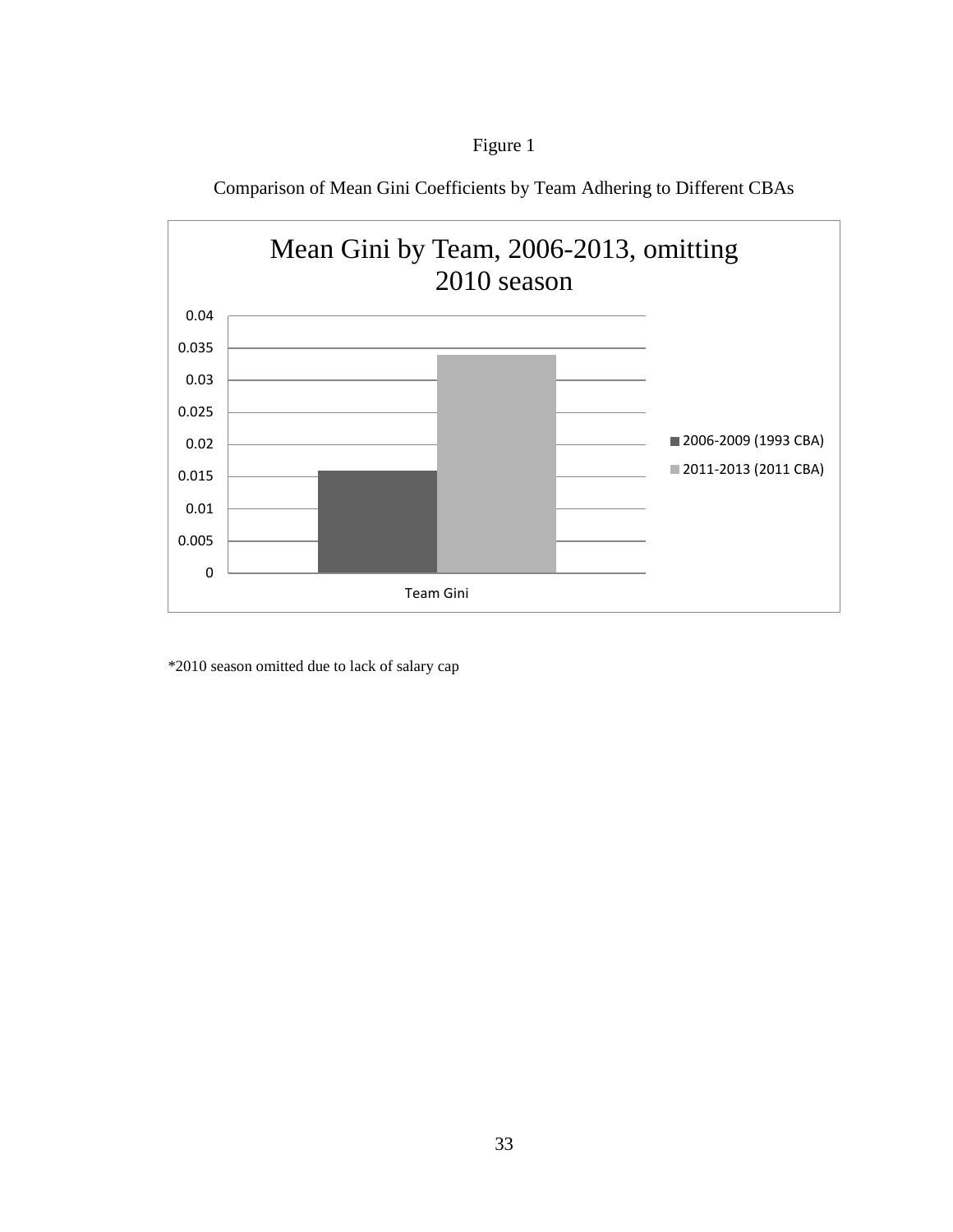# T-Test Comparing Team Gini Means under the 1993 CBA and 2011 CBA

| Two-Sample t-test with unequal variances |                     |             |            |          |             |             |
|------------------------------------------|---------------------|-------------|------------|----------|-------------|-------------|
| Variable                                 | <b>Observations</b> | Mean        | Std. Error | Std. Dev | 95%         | CI          |
| 1993 CBA                                 | 4                   | .0160651    | .0016832   | .0033663 | .0107086    | .0214217    |
| 2011 CBA                                 | 3                   | .0338683    | .0040098   | .0069452 | .0166155    | .0511211    |
| Combined                                 |                     | .0236951    | .0040054   | .0105973 | .0138942    | .0334959    |
| Diff                                     |                     | $-.0178031$ | .0043487   |          | $-.0325168$ | $-.0030895$ |

diff = mean (1993 CBA) – mean (2011 CBA) t = -4.0939

Ho: diff  $= 0$  Satterthwaite's degrees of freedom  $= 2.71078$ 

| Ha: diff $< 0$       | Ha: diff! $= 0$          | Ha: diff $> 0$           |
|----------------------|--------------------------|--------------------------|
| $Pr(T < t) = 0.0160$ | $Pr( T  >  t ) = 0.0319$ | $Pr( T  >  t ) = 0.9840$ |

There is a significant difference between team Gini means for the 1993 and 2011 CBAs. This is illustrated by the p-value of 0.0319 in the difference of means test above.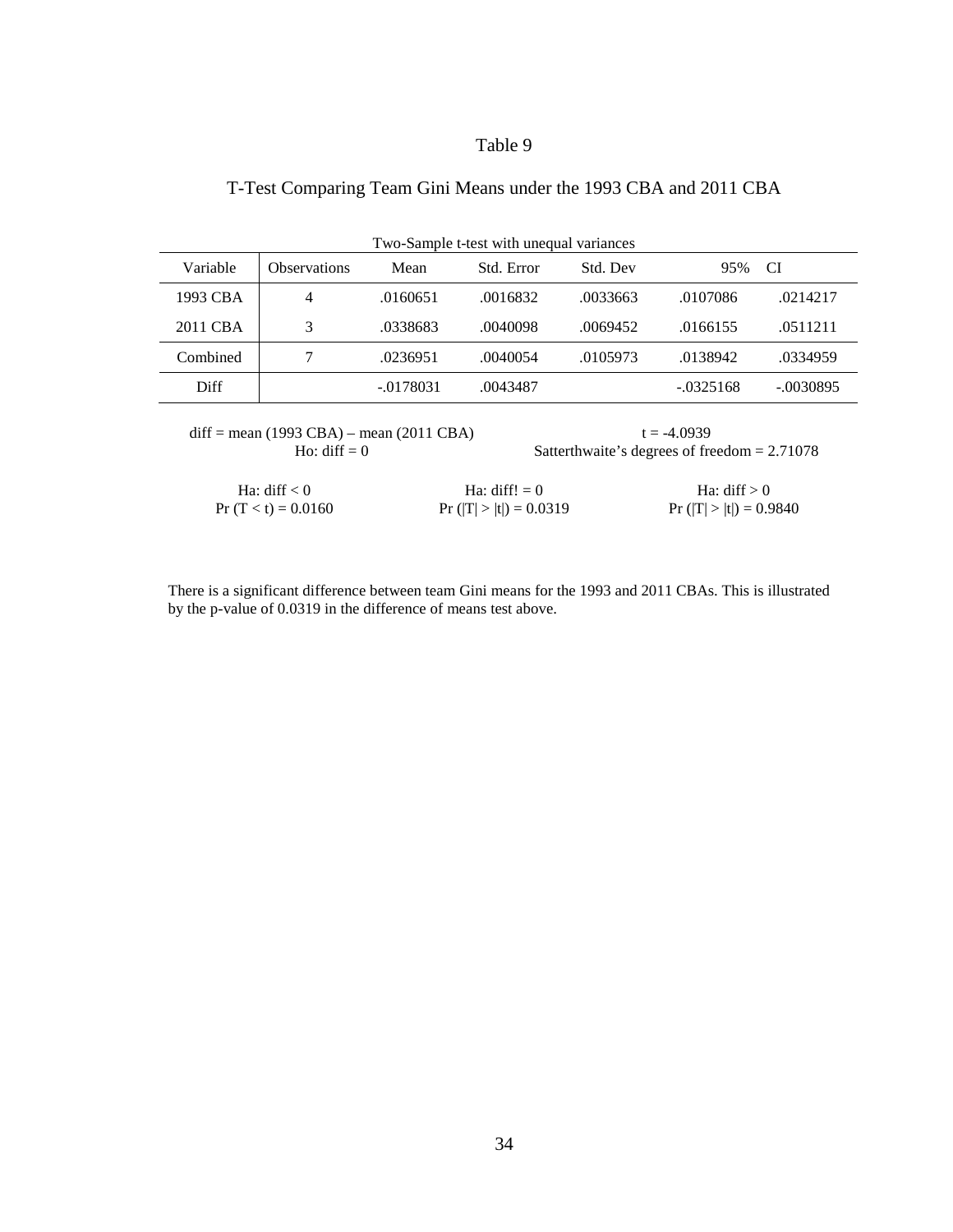# Inter-Team Gini Coefficients by Position

The 2006-2009 seasons fall under the rules of the 1993 CBA. The 2010 season is an uncapped year where there are no limits on salary cap spending. The 2011-2013 seasons are played under the rules of the 2011 CBA.

| Year | Gini QB | Gini DL | Gini OL |
|------|---------|---------|---------|
| 2006 | 0.205   | 0.171   | 0.127   |
| 2007 | 0.213   | 0.160   | 0.114   |
| 2008 | 0.217   | 0.142   | 0.122   |
| 2009 | 0.190   | 0.134   | 0.123   |
| 2010 | 0.235   | 0.174   | 0.171   |
| 2011 | 0.297   | 0.196   | 0.189   |
| 2012 | 0.236   | 0.195   | 0.179   |
| 2013 | 0.248   | 0.217   | 0.122   |

\*shaded region indicates the uncapped 2010 season

There is a significant increase in all positional Gini coefficients after the implementation of the 2011 CBA.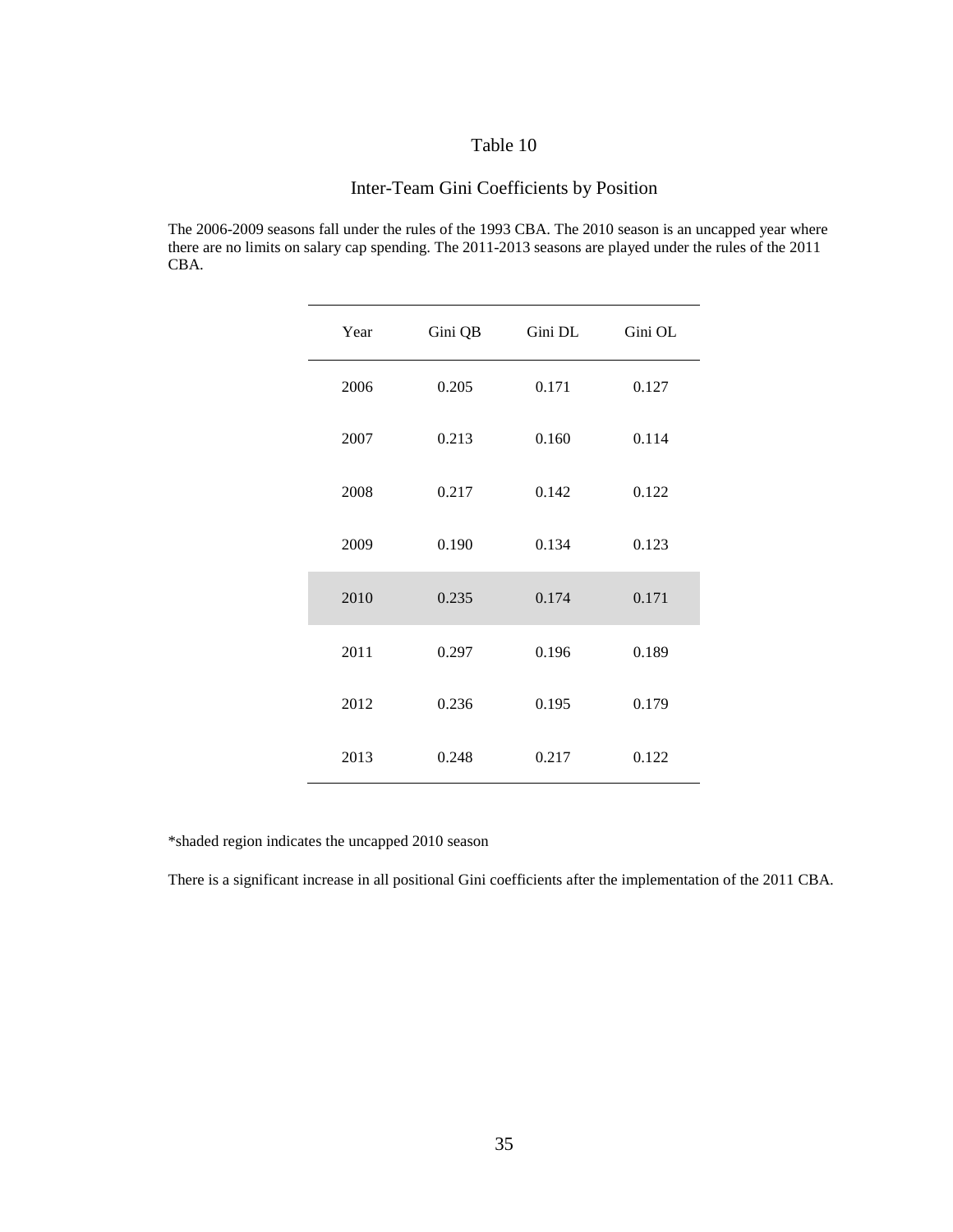

Comparison of Mean Gini Coefficients by Position Adhering to Different CBAs



\*2010 season omitted due to lack of salary cap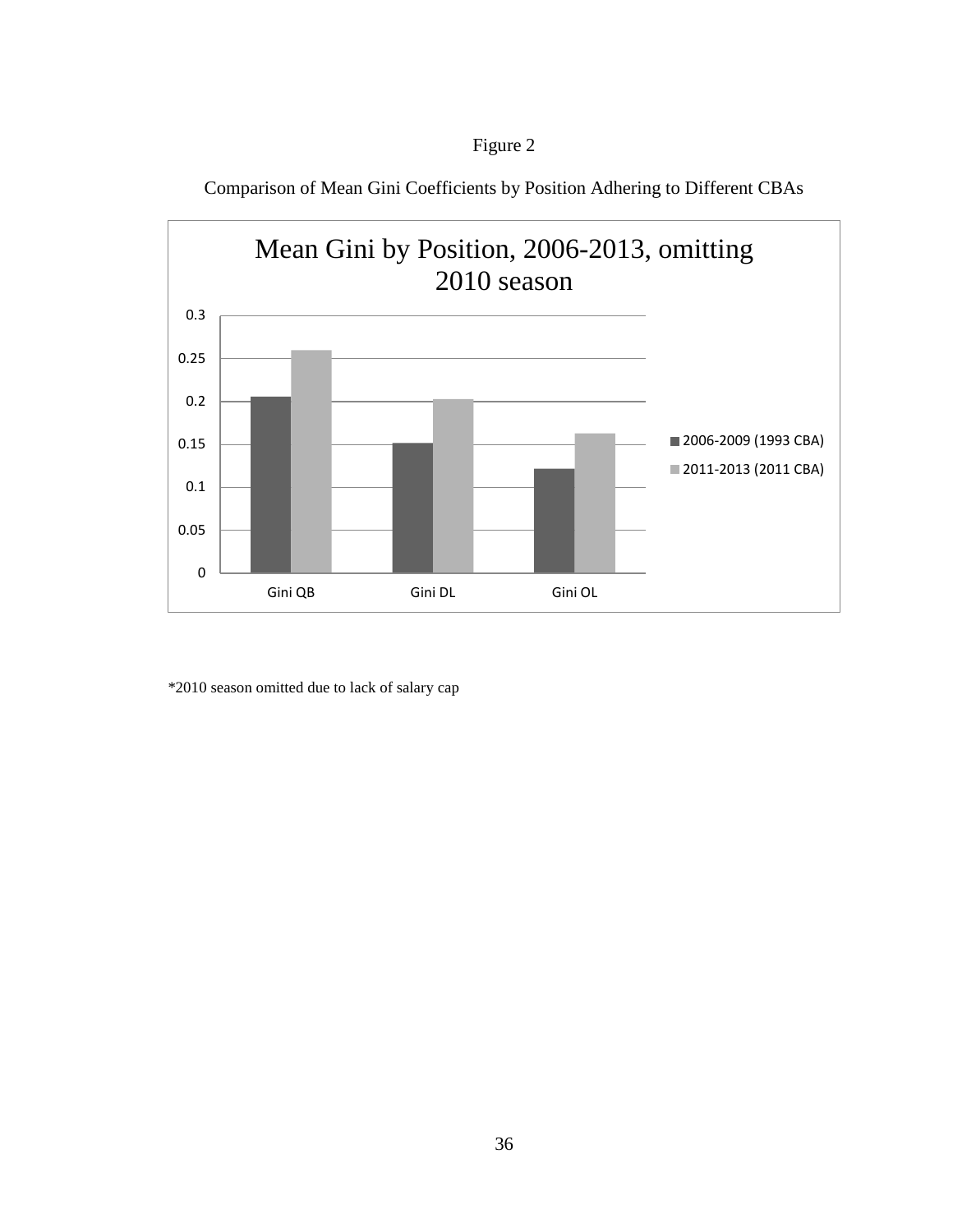# T-Test Comparing QB Gini Means under the 1993 CBA and 2011 CBA

| Two-sample t-test with unequal variances |                     |             |            |          |           |             |
|------------------------------------------|---------------------|-------------|------------|----------|-----------|-------------|
| Variable                                 | <b>Observations</b> | Mean        | Std. Error | Std. Dev | 95%       | CI          |
| 1993 CBA                                 | 4                   | .2063357    | .0060406   | .0120812 | .1871118  | .2255596    |
| 2011 CBA                                 | 3                   | .2604671    | .0185571   | .0321419 | .1806222  | .340312     |
| Combined                                 |                     | .2295348    | .0133873   | .0354196 | .1967772  | .2622925    |
| Diff                                     |                     | $-.0541314$ | .0170921   |          | -.0980681 | $-.0101946$ |

diff = mean (1993 CBA) – mean (2011 CBA) t = -3.1670<br>Ho: diff = 0 Satterthwaite's degrees of

Satterthwaite's degrees of freedom  $= 5$ 

| Ha: diff $< 0$       | Ha: $diff! = 0$          | Ha: diff $> 0$           |
|----------------------|--------------------------|--------------------------|
| $Pr(T < t) = 0.0124$ | $Pr( T  >  t ) = 0.0249$ | $Pr( T  >  t ) = 0.9876$ |

There is a significant difference between the quarterback Gini means for the 1993 and 2011 CBAs. This is illustrated by the p-value of 0.0249 in the difference of means test above.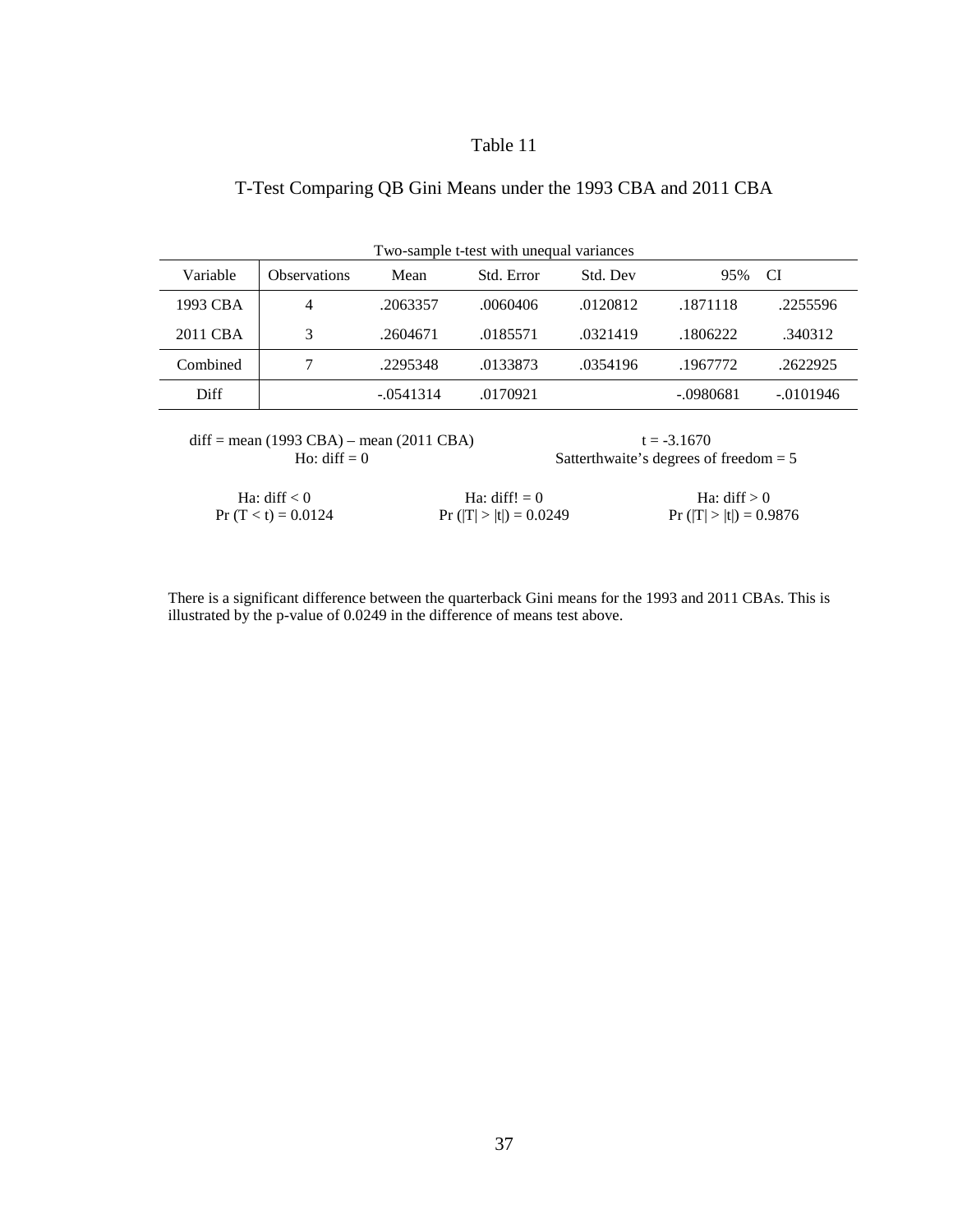| T-Test Comparing Defensive Linemen Gini Means under the 1993 CBA and 2011 CBA. |  |  |  |  |
|--------------------------------------------------------------------------------|--|--|--|--|
|                                                                                |  |  |  |  |

| Two-sample t-test with unequal variances |                     |             |            |          |             |             |
|------------------------------------------|---------------------|-------------|------------|----------|-------------|-------------|
| Variable                                 | <b>Observations</b> | Mean        | Std. Error | Std. Dev | 95%         | CI          |
| 1993 CBA                                 | 4                   | .1519129    | .0083315   | .016663  | .1253984    | .1784275    |
| 2011 CBA                                 | 3                   | .2022582    | .0071355   | .0123591 | .1715565    | .2329599    |
| Combined                                 | 7                   | .1734895    | .0114263   | .0302312 | .1455302    | .2014487    |
| Diff                                     |                     | $-.0503453$ | .0115248   |          | $-.0799707$ | $-.0207199$ |

diff = mean (1993 CBA) – mean (2011 CBA) t = -4.3684<br>Ho: diff = 0 Satterthwaite's degrees of

Satterthwaite's degrees of freedom  $= 5$ 

| Ha: diff $< 0$       | Ha: diff! $= 0$          | Ha: diff $> 0$           |
|----------------------|--------------------------|--------------------------|
| $Pr(T < t) = 0.0036$ | $Pr( T  >  t ) = 0.0072$ | $Pr( T  >  t ) = 0.9964$ |

There is a significant difference between the defensive line Gini means for the 1993 and 2011 CBAs. This is illustrated by the p-value of 0.0072 in the difference of means test above.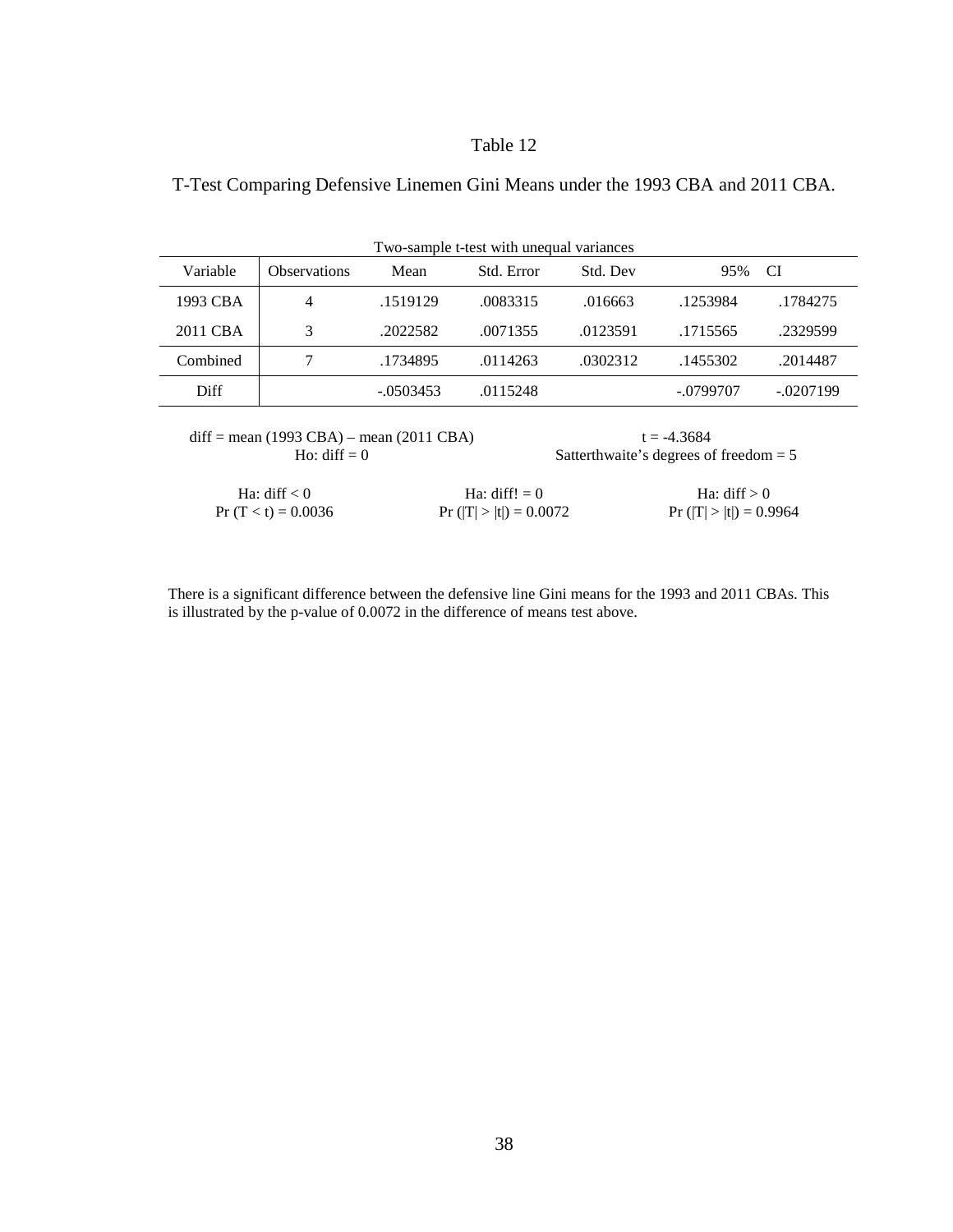# T-Test Comparing Offensive Linemen Gini Means for 1993 CBA and 2011 CBA

| Two-sample t-test with unequal variances |                     |             |            |          |           |          |
|------------------------------------------|---------------------|-------------|------------|----------|-----------|----------|
| Variable                                 | <b>Observations</b> | Mean        | Std. Error | Std. Dev | 95%       | CI       |
| 1993 CBA                                 | 4                   | .1215867    | .0028643   | .0057285 | .1124713  | .1307021 |
| 2011 CBA                                 | 3                   | .1633489    | .0208761   | .0361585 | .0735262  | .2531715 |
| Combined                                 |                     | .1394848    | .0116529   | .0308306 | .1109712  | .1679984 |
| Diff                                     |                     | $-.0417622$ | .017792    |          | -.0874979 | .0039735 |

diff = mean (1993 CBA) – mean (2011 CBA) t = -2.3473<br>Ho: diff = 0 Satterthwaite's degrees of

Satterthwaite's degrees of freedom  $= 5$ 

| Ha: diff $< 0$       | Ha: $diff! = 0$          | Ha: diff $> 0$           |
|----------------------|--------------------------|--------------------------|
| $Pr(T < t) = 0.0329$ | $Pr( T  >  t ) = 0.0658$ | $Pr( T  >  t ) = 0.9671$ |

There is a significant difference between the offensive line Gini means for the 1993 and 2011 CBAs. This is illustrated by the p-value of 0.0658 in the difference of means test above.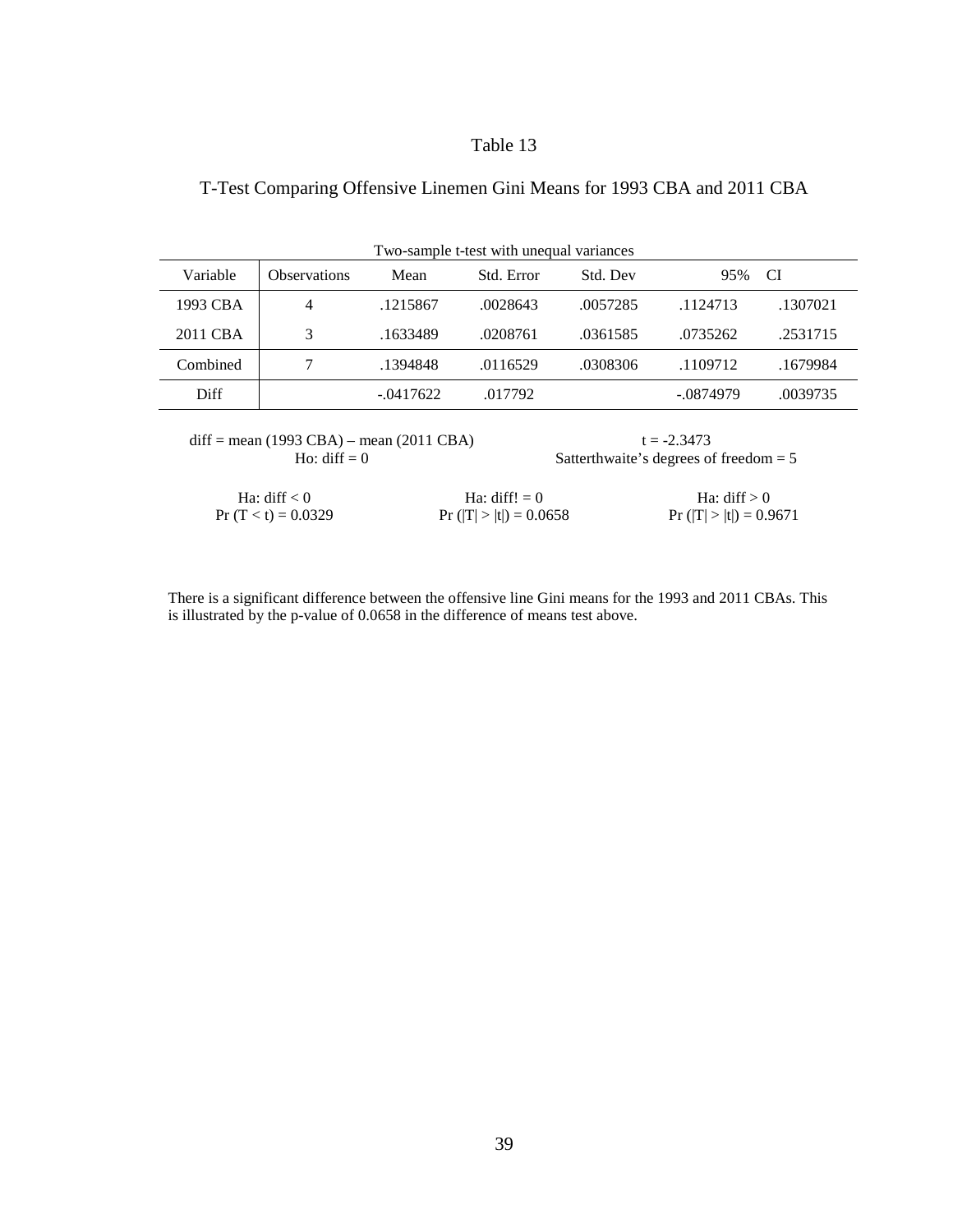#### Works Cited

"Big Bath Definition | Investopedia." *Investopedia*. N.p., n.d. Web. 1 Nov. 2014.

- Borghesi, Richard. "Allocation of scarce resources: Insight from the NFL salary cap." *Journal of Economics and Business* 60.6 (2008): 536-550.
- "Contract Status of 2010 First-round Draft Picks." *NFL.com*. N.p., 6 July 2010. Web. 28 Oct. 2014.
- Gaines, Cork. "The 25 Highest-Paid Players In The NFL." *Business Insider*. Business Insider, Inc, 3 Sept. 2014. Web. 5 Nov. 2014.
- Kirk, Jason. "All 15 NFL 3-4 Defenses Ranked by Weight (plus Falcons Takeaways)." *The Falcoholic*. SB Nation, 17 Mar. 2014. Web. 1 Nov. 2014.
- Kowalewski, Sandra, and Michael A. Leeds. "The Impact of the Salary Cap and Free Agency on the Structure and Distribution of Salaries in the NFL." *Sports Economics: Current Research. Praeger, Westport, CT* (1999).
- Larsen, Andrew, Aju J. Fenn, and Erin Leanne Spenner. "The impact of free agency and the salary cap on competitive balance in the National Football League." *Journal of Sports Economics* 7.4 (2006): 374-390
- Lazear, Edward P. "Pay equality and industrial politics." *Journal of Political Economy* (1989): 561-580.
- Lazear, Edward P. "Labor economics and the psychology of organizations." *The Journal Of Economic Perspectives* (1991): 89-110.
- Leeds, Michael A., and Sandra Kowalewski. "Winner Take All in the NFL: The Effect of the Salary Cap and Free Agency on the Compensation of Skill Position Players." *Journal of Sports Economics* 2.3 (2001): 244-256
- Quinn, Kevin G., Melissa Geier, and Anne Berkovitz. *Superstars and Journeymen: An Analysis of National Football Team's Allocation of the Salary Cap across Rosters, 2000-2005*. No. 0722. 2007
- Rosen, Sherwin. "The economics of superstars." *The American Economic Review* (1981): 845-858.
- Rosenthal, Gregg. "Cowboys, Redskins Lead the Way in Uncapped Spending" *ProFootballTalk*. N.p., 18 Sept. 2010. Web. 1 Nov. 2014